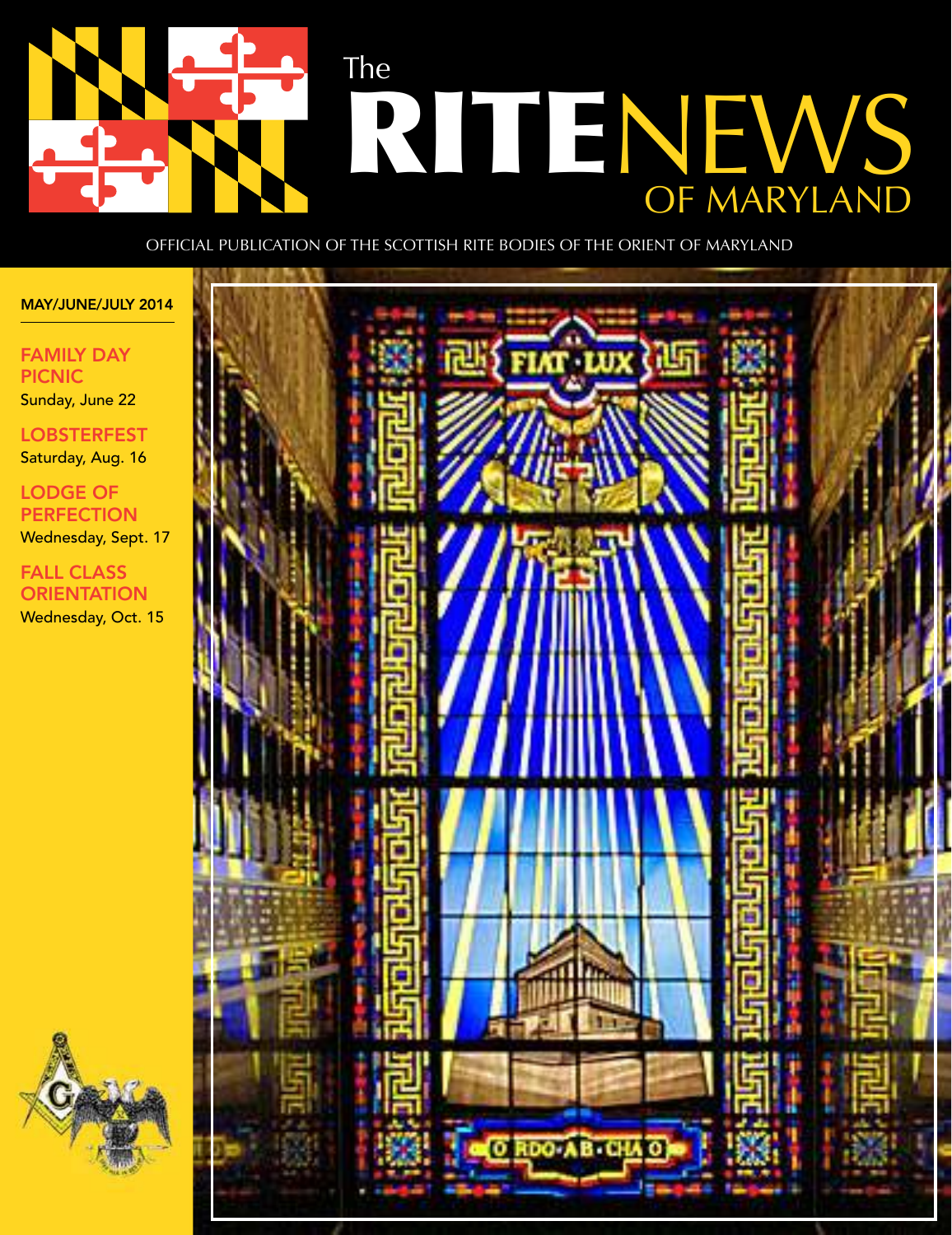A MESSAGE FROM THE SOVEREIGN GRAND INSPECTOR GENERAL IN MARYLAND

|--|

#### DEPARTMENTS AND ORGANIZATIONS

| How Do We Get More Members Involved? 4                      |
|-------------------------------------------------------------|
|                                                             |
|                                                             |
|                                                             |
| Maryland Council of Kadosh 8                                |
| Albert Pike Lodge of Perfection 9                           |
|                                                             |
| From the Director of Work  11                               |
| The Mysteries of Isis and the Degrees                       |
| Echo's from the Mountaintop 14-15                           |
|                                                             |
| Susquehanna Valley Photos 18                                |
| Grandmom and the 4th Degree 19                              |
|                                                             |
|                                                             |
|                                                             |
| Knights of Saint Andrews  23                                |
| Chesapeake Scottish Rite Club 23                            |
| Quick Acting Tips To Make Your<br>Degree Work Come Alive 25 |
|                                                             |
| THE SYMBOLISM OF FREEMASONRY29                              |
| RIGHTS-WHOSE RIGHTS ARE RIGHT?  30                          |

#### UPCOMING EVENTS

2 3 materials submitted or published. Articles are subject to editing and if published, become the property of the Orient of Maryland. No compensation is given for articles, photographs or other

## The TENEWS of Maryland • May/June/July 2014

| Lobster Fest  24            |  |
|-----------------------------|--|
| Upcoming Events  back cover |  |

#### CALL TO ACTION

| Recent Charitable Contributions 27-28 |  |
|---------------------------------------|--|
|                                       |  |

#### SOVEREIGN GRAND INSPECTOR GENERAL Marlin L. Mills, 33°

EDITOR Fred Spicer, 33°

> ON THE COVER Hot Pillars of Charity

LOOK FOR US ON THE WEB www.mdscottishrite.org

DONATIONS TO OUR CLINIC, BUILDING OR LIBRARY Donate online @ www.mdscottishrite.org or call 410-243-3200

> **Donate** VISA **ENGLYM** BANK

Our Scottish Rite Childhood Speech & Language Clinic is a 501(c)(3) organization and all charitable gifts are tax deductible.



The Rite News of Maryland is published quarterly for the members, family and friends of the Ancient & Accepted Scottish Rite of Freemasonry, Orient of Maryland. The views expressed in the Rite News of Maryland do not necessarily reflect those of the Orient of Maryland or its officers.

#### SUBMISSIONS & GENERAL INQUIRIES The Rite News

3800 North Charles St. • Baltimore, MD 21218 Ofice: 410-243-3200 • Fax: 410-243-8791 aasr@verizon.net

 $\neq$ Sovereign Grand Inspector General in Maryland



Dear Brothers and Friends,

I hope this issue of "The Rite News" finds everyone well and suffering no ill effects from this past winter. It is hard to believe that, as I write this, it is actually snowing so hard that one can barely see the church across the street on Charles Street. Yet, as you read this, I hope when you look outside, the flowers and trees are in full bloom and all of our winter coats are in moth balls! Our reunions have all drawn to a close and each Valley is to be congratulated, not only for the fine works I witnessed, but on the new growth in membership. Yet, like those flowers now in bloom, without a little attention, a little kindness and encouragement, they will just wither and fade away. I would like to ask each of you who signed a petition, to contact that individual and ask him if there is anything you can do, any question you can answer or any door you may open that will make the Scottish Rite experience a continuing one. If we all, including myself, would reach out to someone who has not been to a Valley event, meeting or social and just ask that person to meet you there, we may increase attendance and may even find someone who really would like to get involved and just has not been asked. Ask without pushing. No one likes to be or feel like they are being hounded into something. Invite them to some activity or meeting where they can watch, listen or feel a part of—but most importantly—where they can feel welcome!

Our Scottish Rite has a lot to offer and many Valleys are now inviting the ladies to lunches, basket bingo, Lobsterfest, family day picnic,



Maundy Thursday, Feast of Tishri, Ring Ceremony, Strawberry nights, Ladies Day and the list goes on and on. There are many activities that family and friends should be invited to attend. There are ten clubs in Maryland that offer delicious meals at a very low cost and usually very good entertainment. Why not bring a lady and a guest? It may be a new Scottish Rite member in the making.

In closing, I hope everyone has a beautiful spring, a nice summer and I hope to see you all at one of our great Scottish Rite events. Now, may I wish you the blessing of good health and much happiness always.

## A MESSAGE FROM Ill. Marlin L. Mills, 33º

Ill. Marlin L. Mills, 33º

Sincerely and Fraternally,

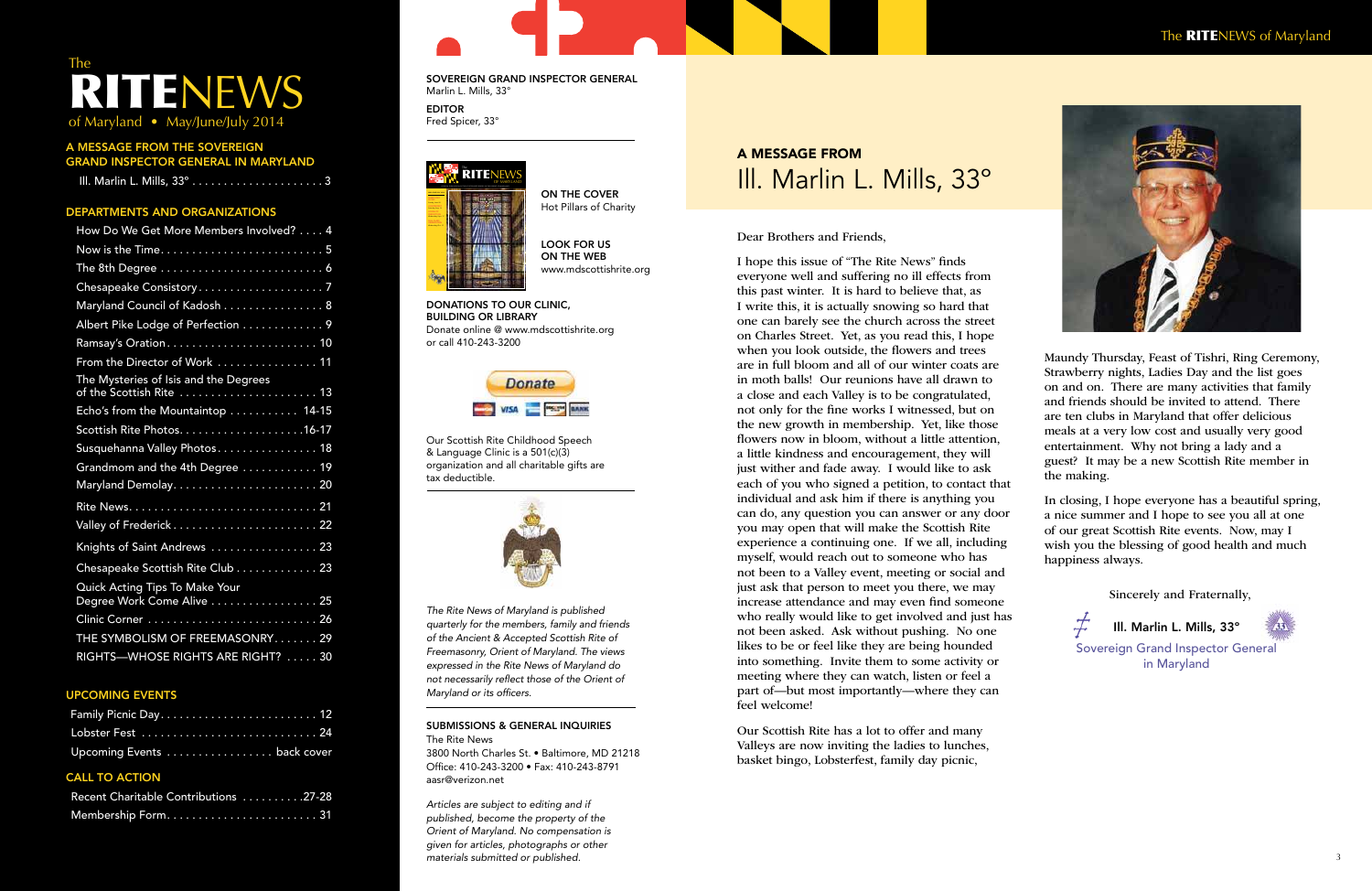#### How Do We Get More Members Involved?

By: Ill. Bennie G. Owens, 33°—Orient Personal Representative



#### MASONRY, ESPECIALLY SCOTTISH RITE MASONRY,

seems to be unique. It has marvelous lessons to teach us, but for some reason, many of our brethren do not seem to take advantage of all the opportunities that we try to afford them. I understand that the busier a man is, the more he is able to produce. It seems that the busiest of our brethren actually become more involved. We have all sorts of opportunities to progress in Scottish Rite Masonry. We must be extremely careful that we do not over commit ourselves.

Where does that leave us today? In our efforts to get everyone involved, we should not overlook the obligations that one has to employment and family. We must teach our brethren to balance their time and effort to make the best of both worlds. I recall, that somewhere in our ritual, it calls for us to have eight hours a day for labor, eight hours for rest, and eight hours for the betterment of mankind. This time is where we tend to squeeze masonry and family. I believe that we must plan our work, then work our plan. We can't expect the officers

of an organization to plan our lives, but we must assure them of our intention to accomplish certain things at certain times. If we can plan for more people to do some things, then we would not expect just a few to do all things.

There are times in our lives when we can devote more time to Masonry. There are also times when we can devote very little time to our fraternity. If this is true with each of us, think how much more it applies to many of our brethren. I wish that I were wise enough to plan for everyone, but alas, each brother must plan his own time schedule. Our degrees and orders have been perfected and updated by experts over the years. I only hope that each of our brothers can utilize that which our predecessors have provided for us and upon every opportunity, improve ourselves in Masonry.

Now is the time to take a look at the degrees that are available this spring and make certain that we refresh our memories by seeing, again, some of those lessons that we have been exposed to or maybe one of the degrees that we have not had the chance to observe. We can also support the casts of the various degrees by our presence. At the same time, we will demonstrate to the new candidates our willingness to support them on this new journey. Best wishes and we hope to see many of you as observers and supporters of our SPRING CLASS.

I KNOW, AT A TIME WHEN MANY OF US HAVE SEEN ONLY SNOW ON THE GROUND SINCE MID-DECEMBER (it is now early March as I write this), it's hard to imagine even 50 degrees, but like many cycles in life, we know warmer weather is soon to be upon us. As certain as we are that spring will arrive, we are similarly convinced that men of good character will continue to seek us out.

For those who enjoy learning about Masonic history in Maryland, you know there was a time where political and business leaders were found throughout our membership. Then, in more recent history, for a number of reasons, it became unpopular and even detrimental to be associated with the Freemasons. This was especially true in the world of politics.

It is now late winter 2014 and we've just concluded a most successful event hosting the North American Conference of Grand Masters. For the first time, Baltimore welcomed over 800 Grand Masters and their senior officers, not only from Mexico, the United States, and

Canada, but also throughout Europe and South America. The spotlight of the Masonic world was focused on our little Jurisdiction. Surprisingly, we were able to attract many of Maryland's political leaders to join us at the Conference. Madame Mayor Stephanie Rawlings-Blake, U. S. Congressman and Brother Dutch Ruppersberger, and Maryland's Secretary of State, Mr. John P. McDonough, individually addressed the Grand Masters at the formal opening. They answered questions and reiterated the importance of Freemasonry in Maryland's history. We received television and newspaper coverage during and after their welcoming statements. Numerous proclamations including those from Senator Cardin, Governor O'Malley and State Senator Nathaniel McFadden, were presented. Post Conference letters of congratulations continue to be received from all points of the Masonic world. Our brothers from Maryland Prince Hall, including the MWGM Melvin M. Thorpe attended and participated in many of the events.

The critical acclaim of this weekend event was, I believe, extremely important to our entire Masonic family. It seems now to be OK again for public figures to be associated with the Freemasons. I am now even more confident that the many efforts being made by our brothers and families are finally starting to be recognized.

So, my brethren, now is the time to take advantage of the increased Masonic awareness in our communities. Participate in your Lodges' Open Houses. Make sure anyone of good character expressing an interest in learning about our Craft is welcomed. Above all, find something in Masonry that interests and challenges your mind.

It is my sincere hope that everyone will enjoy a safe and healthy spring season. May God's greatest blessings be with all of you now and in your future endeavors.



#### Now is the Time

By: Ill. Gerald E. Piepiora, 33°—Most Worshipful Grand Master



#### BROTHERS CALLED FROM LABOR TO ETERNAL REST

As of March 7, 2014

Elmer F Adler Robert R Ebberts Edward L Funk III Edward B Kraft Gordon L Lehnert George D Scheffel Willie R Yeargan William W Swingle Karl D Hovatter Angelo J Nopulos Russell A Hershberger Jr Hubert M Evans Sr Robert W Evett Leon R Ridenour Bufort N Widenhouse Frank Olah Jr Daniel R Daniel John E Faraclas Donald L Livingstone Archie W Mc Elvany Warren Mc Williams Louis W Shockley Roland G Rumenap Jr Richard J Rhinehart Jack Thomas James E Todhunter Jr William E Dixon Carl S. Wilkins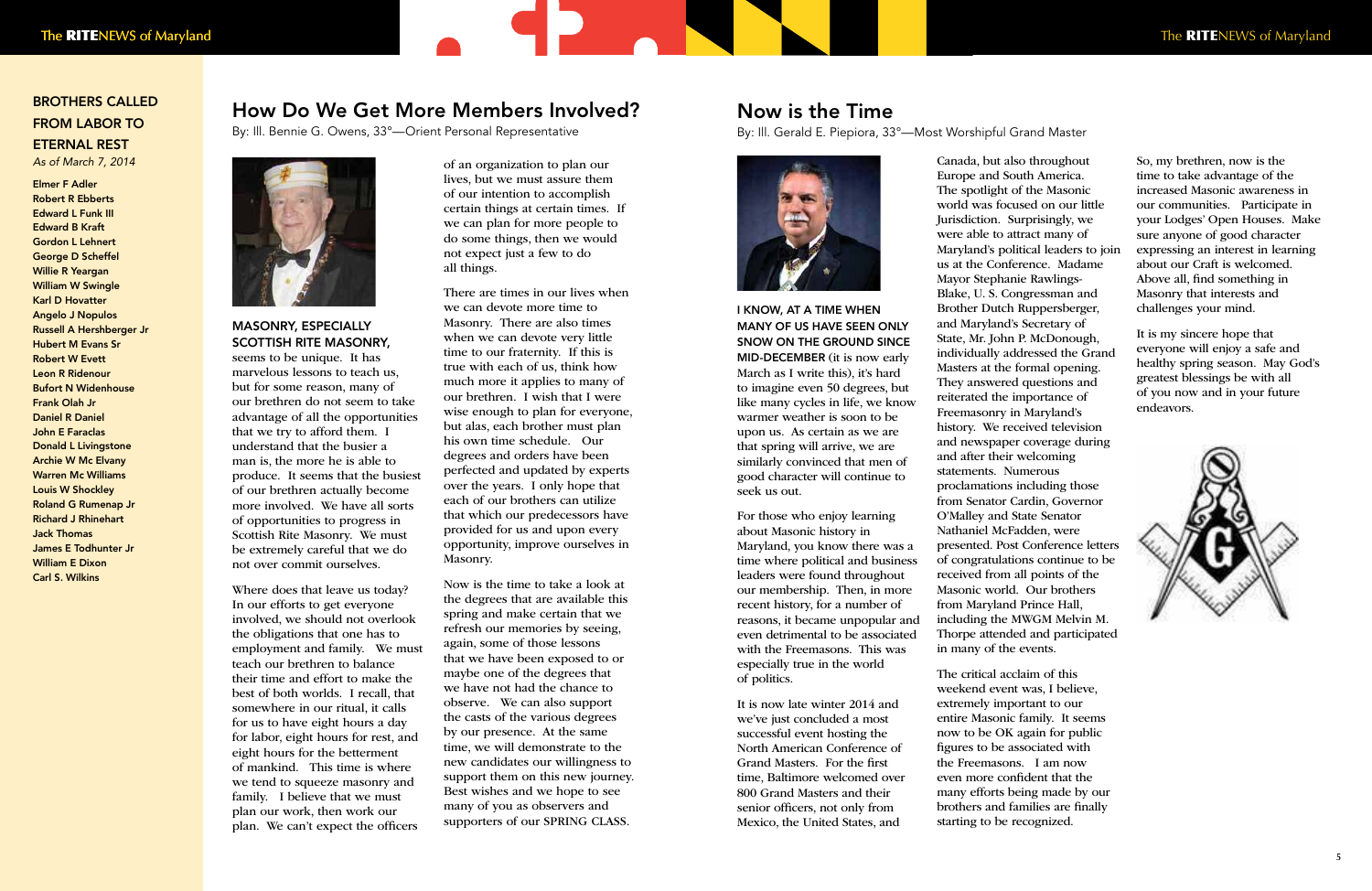AS I PREPARE THIS MESSAGE, our spring reunion in the Valley of Baltimore is approaching. Numerous brothers, new and old timers alike, both senior and subordinate, are engaged in the work necessary to provide the education contained in the Scottish Rite degrees. Let's not forget to thank them for the part they play in helping us improve our lives and the effect this has on our dealings with others.

Following the initial course of our Ancient Craft Masonic education, we reflect back on our admission and initiation, followed by lessons on how to use our description of nature, which we call geometry, to define a moral code. Finally, we learn about human frailties, fidelity, immortality and resurrection.

Just prior to having the title of Master Mason conferred on us, we are taught a lesson in self-reliance and fidelity and the fate from which there are no exemptions. Immediately following the Worshipful Master's declaration of our becoming a Master Mason, we are recognized for what we have accomplished and are then informed, that we now have the right to "travel into foreign countries and receive a master's wages".

Now that we have the license to travel as Master Masons and have selected as one of our travels the course of Scottish Rite, consider that we have the rest of our lives to enjoy this journey. Let's not cheat ourselves out of the benefit that the lessons of Scottish Rite can be to us and consequently, those whose lives we touch. I look forward to seeing you at the Valley of Baltimore.



#### RECENT LIBRARY **CONTRIBUTIONS**

#### RECENT IN HONOR OF **CONTRIBUTIONS**

## Chesapeake Consistory

By: Hon. Arthur R. Dickerson, 32°, KCCH – Master of Kadosh



## Council of Kadosh Autumn Festive Board

#### Wednesday, October 1st, 2014

Council Meeting opens at 6:30pm with the Festive Board calling on at 7:15pm. Price is \$15.00 per person, which includes your "Firing Glass", and is open to all.

Our Sovereign Grand Inspector General Ill. Marlin L. Mills, 33° along with Ill. Vernon R. Denison, 33° and Hon. Donald A. Cilento, 32°, KCCH journeyed to the VA Hospital at Perry Point to present Bro. Phillip E. Plitt with his Knight Commander Court of Honour cap and certificate. Hon. Brother Plitt has been hospitalized for an extended period and was unable to attend our Capping Ceremony last fall.

#### The 8th Degree

By: Ill. E. Ray Leppo, Jr., 33°, Grand Cross — Personal Representative



IN THE SCOTTISH RITE OF

FREEMASONRY, the 8th Degree, Intendant of the Building, teaches us the lessons of benevolence and charity; the importance of transmitting ethics and moral lessons to the next generation; and that labor is honorable if done with sobriety, temperance, punctuality and industry. The focus of the degree is on completion of the Temple.

### Presentation of Knight Commander Court of Honour cap and certificate to Bro. Phillip E. Plitt



Edward & Janet Kraft commemorating E. Ray Leppo receiving the Grand Cross

Doug & Patti Potter commemorating E. Ray Leppo receiving the Grand Cross

Brion & Beth Weintzweig

Joseph N. & Betty Ann Walterhoefer

MD State Association of DeMolay Chapters in honor of Marlin L. Mills

Charles B. Burdette in honor of Ill. E.

Ray Leppo, 33°, GC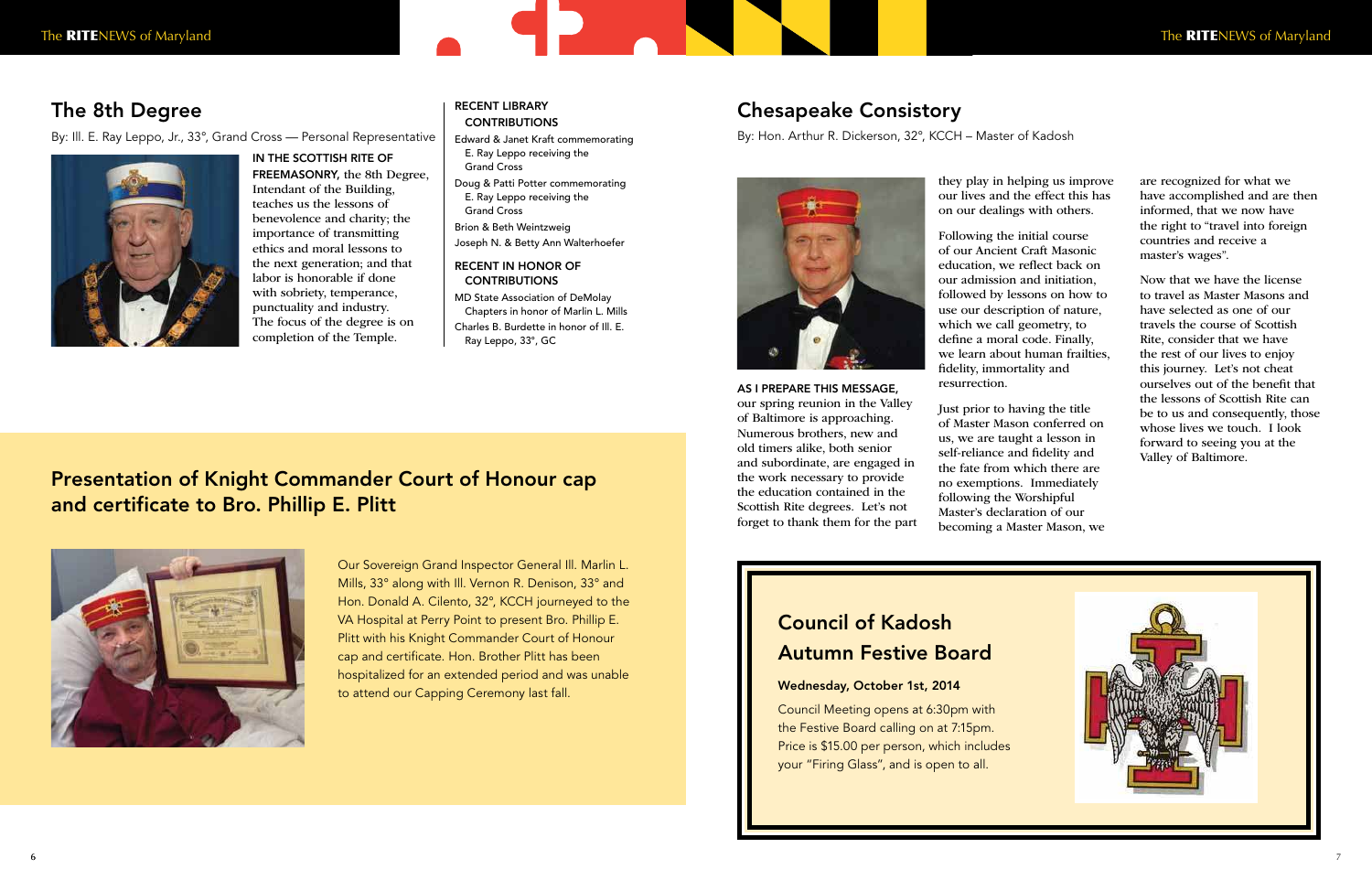# The RITENEWS of Maryland The RITENEWS of Maryland

WHEN YOU OPENED THE FEB/ MAR/APRIL EDITION OF THE RITE NEWS, you probably noticed that the Council of Kadosh had not submitted an article. My bad, as usually when I write an article, I like to leave it set for a day or two, then review it before sending it to print. Well, this resulted in me completely forgetting about the deadline and thus, no article. I apologize to all my fellow

Knights. This was certainly not the way I wanted to start my year as commander. Yet, in this blunder, there is a lesson for all of us. We all try so very hard to please and impress our peers that we forget the number one reason for belonging to this gentle craft - it is that we are all Brothers. We accept each other for who we are, not for what we have done.

The Council of Kadosh is composed of the chivalric or philosophical degrees - the 19° through the 30°. If you research the word Kadosh, you will find it has many meanings. Albert Pike alluded to two meanings of the word Kadosh which, are "holy" and "separated". His explanation is that the Knights are not just holy men but they separate themselves from the rest of humanity by their exemplary virtues. This separation as a Knight Kadosh

benefits those we come into contact with in our daily lives at home, work or in the community. We should strive to practice the lessons taught in the 19° through 30°, thus affecting a change not only in our lives but the lives of those around us. I ask you from time to time to revisit these degrees and reflect on their message.

We had our first meeting on March 5th followed by a Festive Board, borrowing the idea from Past Commander Greg Derwart. The evening of fellowship was enjoyed by all. If you were unable to attend, mark your calendars, we will have another Festive Board at our fall meeting. I would like to thank our line officers for serving in their respective stations and look forward to seeing you at the Rite.

## Maryland Council of Kadosh

By: Ill. Thomas A. Keller, 33° - Commander



BRETHREN, It gives me pleasure to greet you once again and I hope that this message finds you and your families healthy and happy. It was indeed a long, cold winter season and I hope that you are all enjoying the warmer weather and the sense of renewal that only the change of seasons can bring. As I look around, at the leaves on the trees and the blooming of the flowers, I stand in awe once again at the handiwork of the Supreme Architect of the Universe and the beauty that He alone brings to our world.

As we ponder the character of our divine creator, we as Men and Masons, should constantly be about the business of emulating Him by upholding our tenets of Brotherly Love, Relief and Truth. Of all of our tenets, I believe that the greatest of these is truth.

Truth is something you would think would be the easiest of these to uphold, but unfortunately, in these times that we live in, that does not always seem to be the case. It seems that society today places a higher value on convenience

rather than truth. There was a time, in the not too distant past, when a man's word was his bond. Back then a contract could be finalized on a handshake and you could trust that when your neighbor gave you his word he truly meant it. That is how it used to be and should be once again. It is our duty as Masons to hold truth close to our hearts and ensure that our words and actions reflect this to everyone around us.

From our first admission into our Blue Lodges, we are taught the importance of truth in our lives. It is explained to us as we are initiated as Entered Apprentices, when we learn about the tenets of our profession. It is further emphasized to us as Fellowcraft and Master Masons when we are presented with the working tools and taught the value of truth and virtue. Indeed, truth permeates all of the lessons we are taught in the first Three Degrees of Masonry.

Truth is further expanded upon in the 20th Degree of the Ancient and Accepted Scottish Rite, Master of the Symbolic Lodge. In this degree, we learn several lessons and are enlightened as to the characteristics that a Mason must possess in order to be sufficiently equipped to enlighten and instruct his brethren as the Master of a Lodge. This is one of my favorite degrees of the Scottish Rite in that, in a very short space of time, we are instructed as to what the most important aspects of Masonry are and truth is featured prominently among them. The Venerable Master states that truth is the imperial and divine, the infinite attribute of God. He goes on to say that truth rebukes and abhors evasion, prevarication, mental reservation and that it rejoices in the light itself.

My Brethren, we must always remember to hold truth close to our hearts and minds as it indeed sets us free and allows us to be the Men that our Creator wants us to be for our families, our world and ourselves. As is stated in the 20th Degree, so may the Divine light of Truth shine in us all. Take care my Brethren and I hope to see you soon at The Scottish Rite.

#### Albert Pike Lodge of Perfection

By: Hon. David W. Rabe, 32°, KCCH – Venerable Master



| RECENT IN MEMORY OF  | -Ch |
|----------------------|-----|
| <b>CONTRIBUTIONS</b> |     |
|                      |     |

- Oliver & Christa Strong in memory of Richard Rhinehart
- Ray Leppo in memory of Richard Rhinehart Charles B. Burdette in
- memory of Richard Rhinehart
- J. Fred Hobine and Ruth Hobine in memory of Richard Rhinehart
- Mildred Levine in memory of Daniel R. Daniel
- Samuel and Andrea Fine in memory of Daniel R. Daniel
- esapeake Scottish Rite Club in memory of Daniel R. Daniel Ries and Marcia Daniel in memory of Daniel R. Daniel Albert and Jeanne Walsh in memory of Daniel R. Daniel Dorothy and Douglas Newhoff in memory of Daniel R. Daniel Joanne and James Baker in memory of Daniel R. Daniel Jack and Ellen Apple in memory of Daniel R. Daniel

| Christopher and Willa Rosier  | Allen and Barbara Bahr    |
|-------------------------------|---------------------------|
| in memory of Daniel R.        | in memory of Daniel R.    |
| Daniel                        | Daniel                    |
| Neil and Carol Miller in mem- | James and Lorene Drabo    |
| ory of Daniel R. Daniel       | in memory of Daniel R.    |
| Stephen and Patricia Dooley   | Daniel                    |
| in memory of Daniel R.        | Daniel and Margaret Swe   |
| Daniel                        | in memory of Daniel R.    |
| Stanley and Isabel Levin      | Daniel                    |
| in memory of Daniel R.        | Jeanne Walsh and Paul G   |
| Daniel                        | win in memory of Danie    |
| Marcia Epstein in memory of   | Daniel                    |
| Daniel R. Daniel              | Doug Lederman and Gorf    |
| Alan and Reed Morrison        | Schiller, and Gardyn, P.A |
| in memory of Daniel R.        | in memory of Daniel R.    |
| Daniel                        | Daniel                    |

in memory of Daniel R. Daniel aniel and Margaret Swegon in memory of Daniel R. Daniel eanne Walsh and Paul Godwin in memory of Daniel R. Daniel oug Lederman and Gorfine, Schiller, and Gardyn, P.A. in memory of Daniel R. Daniel E. Ray Leppo in memory of

Daniel R. Daniel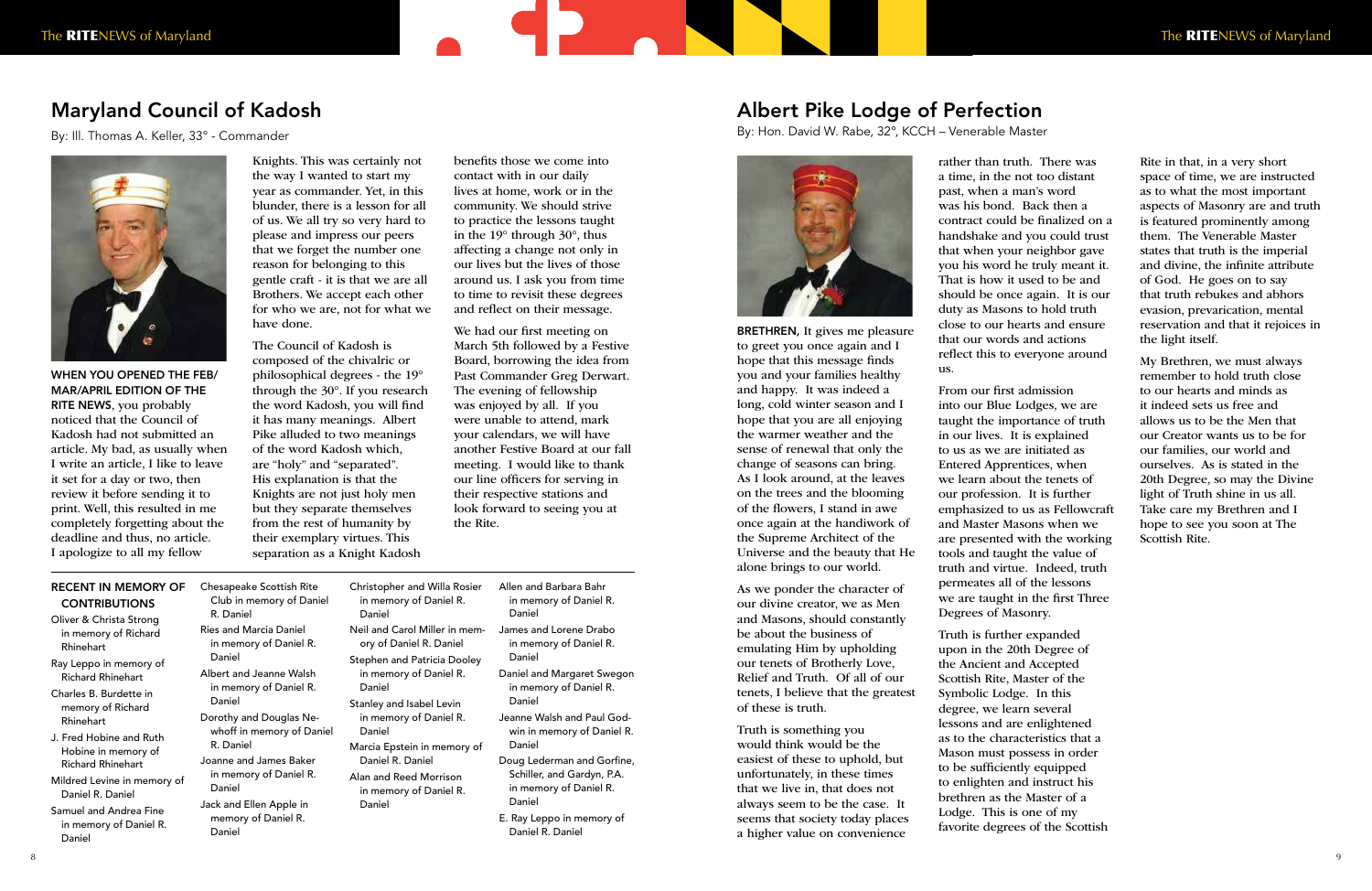(Continued from last issue)

THE SECOND REQUISITE OF OUR SOCIETY is sound morals. The religious orders were established to make perfect Christians, military orders to inspire a love of true glory and the Order of Freemasons to make men lovable men, good citizens, good subjects, inviolable in their promises, faithful adorers of the God of Love, lovers rather of virtue than of reward.

Nevertheless, we do not confine ourselves to purely civic virtues. We have amongst us three kinds of brothers: Novices or Apprentices, Fellows or Professed Brothers, Masters or Perfected Brothers. To the first are explained the moral virtues; to the second, the heroic virtues; to the last, the Christian virtues; so that our Institution embraces the whole philosophy of sentiment and the complete theology of the heart.

Because a sad, savage and misanthropic philosophy disgusts virtuous men, our ancestors, the Crusaders, wished to render it lovable by attractions of innocent pleasures, agreeable music, pure joy and moderate gaiety. Our festivals are not what the profane world and the ignorant vulgar imagine. All the vices of heart and soul are banished there and irreligion, libertinage, incredulity and debauch are proscribed. Our banquets resemble those virtuous symposia of Horace, where the conversation only touched what could enlighten the soul,

discipline the heart and inspire a taste for the true, the good and the beautiful.

Thus the obligations imposed upon you by the Order, are to protect your Brothers by your authority, enlighten them by your knowledge, to edify them by your virtues, to succor them in their necessities, to sacrifice all personal resentment, to strive after all that may contribute to the peace and unity of society.

We have secrets; they are figurative signs and sacred words, composing a language sometimes mute, sometimes very eloquent, in order to communicate with one another at the greatest distance, to recognize our Brothers of whatsoever tongue. These were words of war which the Crusaders gave each other in order to guarantee them from the surprises of the Saracens, who often crept in amongst them to kill them. These signs and words recall the remembrance either of some part of our science, of some moral virtue or of some mystery of the faith. That has happened to us which never befell any former Society. Our Lodges have been established, are spread in all civilized nations and, nevertheless, among this numerous multitude of men never has a Brother betrayed our secrets. Those natures most trivial, most indiscreet, least schooled to silence, learn this great art on entering our Society. Such is the power over all natures of the idea of a

fraternal bond! This inviolable secret contributes powerfully to unite the subjects of all nations, to render the communication of benefits easy and mutual between us. We have many examples in the annals of our Order. Our Brothers, traveling in diverse lands, have only needed to make themselves known in our Lodges in order to be there immediately overwhelmed by all kinds of succor, even in time of the most bloody wars, while illustrious prisoners have found Brothers where they only expected to meet enemies. Should any fail in the solemn promises which bind us, you know, gentlemen, that the penalties which we impose upon him are remorse of conscience, shame at his perfidy and exclusion from our Society. Yes, sirs, the famous festivals of Ceres at Eleusis, of Isis in Egypt, of Minerva at Athens, of Urania amongst the Phoenicians, of Diana in Scythia were connected with ours. In those places, mysteries were celebrated which concealed many vestiges of the ancient religion of Noah and the Patriarchs. They concluded with banquets and libations when neither that intemperance nor excess were known into which the heathen gradually fell. The source of these infamies was the admission to the nocturnal assemblies of persons of both sexes in contravention of the primitive usages.

TO BE CONTINUED IN NEXT ISSUE

#### Ramsay's Oration - 1736

I AM WRITING THIS DURING ONE OF THE NUMEROUS SNOW STORMS we have had here in Maryland this winter and I am thinking that we have been lucky to have been able to get all the rehearsals and conferrals of Degrees finished without the need to reschedule any of them. I'm sure you are aware that we conferred 13 of the 29 degrees that make up the Scottish Rite. The time frame was from March 24th to April 26th or just a couple of days short of a month. The Brothers who learned the parts, donned their costumes and portrayed the characters in these short plays are to be congratulated for the exemplary work they performed.

It has only been a few short years ago that we were able to confer the five required degrees and there were times when at least one of those was short a character or two. In recent times, there has been a resurgence of interest in conferring degrees that hasn't been seen here in Baltimore for some time. I can't tell you how

happy that makes me, even though it means that I have to schedule more rehearsals and work more conferrals into the schedule. I would like to see us return to the time when we could confer all 29 of the degrees. We have the sets and costumes for them, we just need the actors to fill the costumes and learn the scripts.

If you have an interest, or if your Lodge is looking for something to do as a project for some of those new Master Masons you have raised during the past two or three years, you might consider selecting one of the sixteen remaining degrees and putting together a cast from your lodge. One of the things I hear from many newly raised Masons is that they don't have time to get involved with their Lodge because of the time it takes to become an officer in the Lodge. If they were to take a part in one of the Scottish Rite Degrees, they could work on learning their part at home when they have the time and they can attend rehearsals at your lodge instead of travelling to the Temple on Charles Street. The only time they need to come to the Temple for rehearsal is in preparation for a Reunion when they need to rehearse on the stage, with microphone and earpiece, etc.

Our Secretary – Registrar or I will be most happy to assist you in selecting a degree and getting organized for the conferral when you feel your

cast is ready. All you need to do is talk to us.

Now that the Spring Reunion has taken its place in the archives of the Scottish Rite in Baltimore, it is time to turn attention to the preparations for the Fall. The rehearsal and conferral schedule for our Fall 2014 Reunion will be published soon so be on the lookout for it and have your pencil ready to add the dates to your calendar. I can promise you another round of great work from our casts.

I would also encourage you to visit our other valleys and observe their work. I have enjoyed visiting the Valley in Cumberland many times over the past several years and I can tell you from first-hand experience, the work done there is both interesting and well done. I can also say that my visits to the Valley of Southern Maryland have been equally enjoyed. I know that if you decide to visit, the members will welcome you with open arms.

The Valleys are located in Baltimore, Frederick, Cumberland, Hollywood, Bel Air, and Salisbury. Don't forget the Scottish Rite Clubs. They meet quarterly and usually have an interesting program and a meal. They always have an abundance of fellowship. Call the Scottish Rite Office for meeting dates, places and times.

#### From the Director of Work

By: III. Tom Velvin, 33°— Director of Work

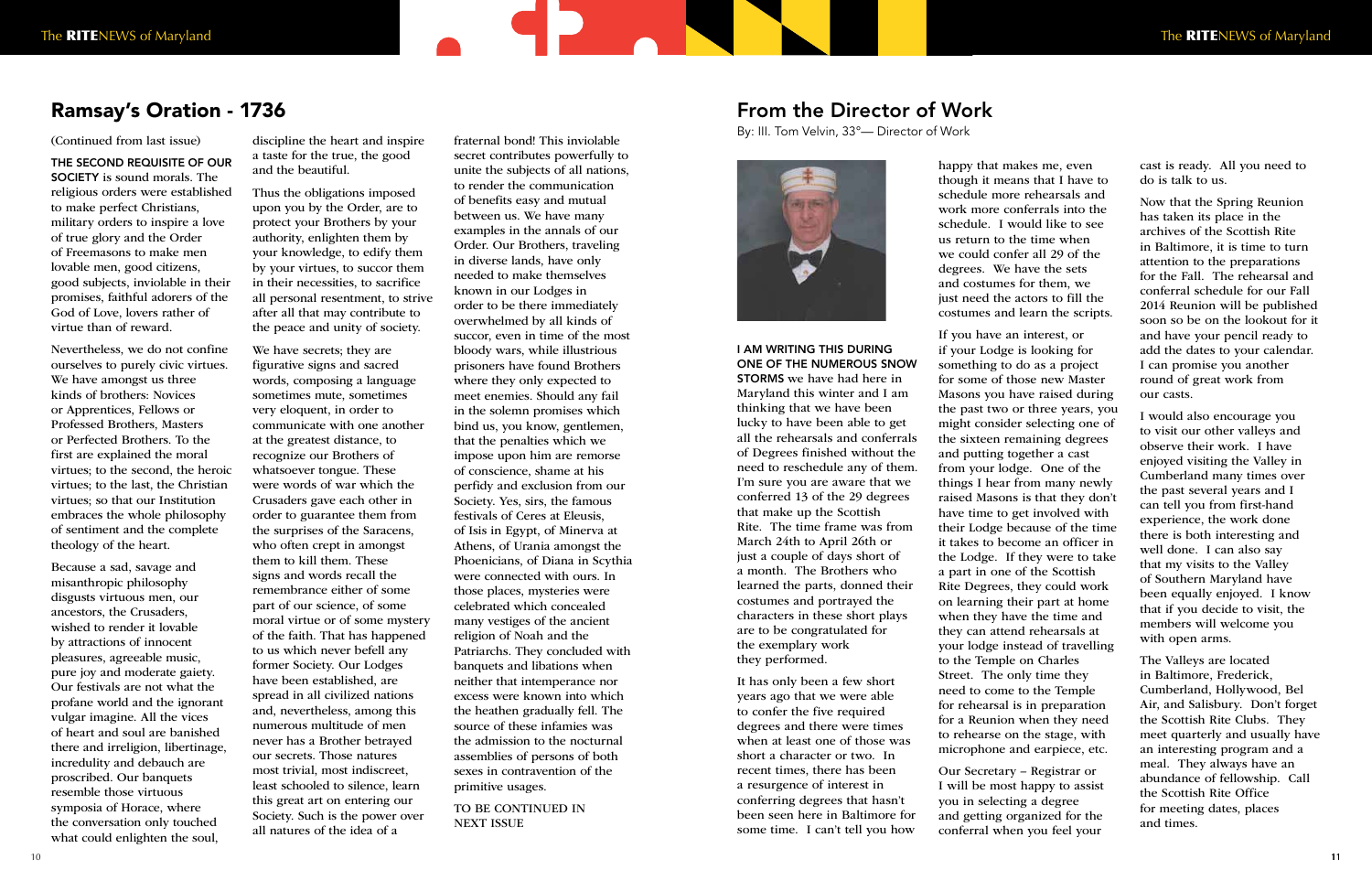**The Scottish Rite Charitable Foundation** & The Hilgenberg Childhood **Speech and Language Center** invite you to the **14th Annual Family Day Picnic Games, Prizes, Food & Fun!** 

> **Sunday, June 22, 2014** 1:00 PM - 4:00 PM

**George Hunt Pavilion Grand Lodge of Maryland 304 International Circle Cockeysville, MD 21030** 

> **Please call the Scottish Rite Office**  $(410 - 243 - 3200)$ **for Reservations No Charge Event**

**Directions to the Grand Lodge:** 

From South: Take I-695 Beltway to Exit 24 (I-83 North). Take I-83 North to Exit 20A (Shawan Road East). Turn Left at Traffic Light (McCormick Road). Go 1/8 Mile and Turn Left onto International Circle. Go 1/4 Mile and Grand Lodge **Entrance is on Right.** 

From North: Take I-83 South to Exit 20A (Shawan Road East). Turn Left at Traffic Light (McCormick Road). Go 1/8 Mile and Turn Left onto International Circle. Go 1/4 Mile and **Grand Lodge Entrance is on Right.** 

#### The Mysteries of Isis and the Degrees of the Scottish Rite—Part 2

By: Hon. S. Dirk Wiker, 32°, KCCH



PREPARATION

At the beginning of the final chapter in Apuleius' book,

Lucius, still in the form of a donkey, self purifies himself with water by immersing his head seven times in the sea. "That number is especially suited for all ritual acts" 7 within the mysteries and is also prominent in the Scottish Rite rituals. 8 Purification by water is important, if not essential, in both as well $\frac{9}{2}$  The initiates of the Lodge of Perfection degrees, not only purify themselves by learning to apply moral principles to their everyday lives, they learn that the path to find that which was lost leads inward. According to Apuleius, other preparatory duties included fasting and abstinence. INITIATION

In the more philosophical 18°, the candidate continues his preparation by discovering that the True Word can only be found through Faith, Hope, and Charity. He then moves into the initiation phase. Apuleius compared initiation to a "voluntary death"<sup>10</sup> and this can be associated to the theme of death and rebirth in the Rose Croix degree when the candidate comes out of the darkness of the second apartment into the light of the third. The initiate discovers that "Nature and Reason unite demonstrating the Infinity of God and the Immortality of the divine essence in man."<sup>11</sup> Although the True Word is found, only the completion of the Mysteries is alluded to.

There are several degrees within the Council of Kadosh dealing strictly with the ancient mysteries. It is here that the candidate learns the characteristics of the mystery traditions and learns that the mysteries were separated into the lesser and the greater. The 23° represents the lesser mysteries, the 24° - 26° represent the greater mysteries of the three primary western religions and the 27° finishes the mystery degrees by teaching the initiate how to interpret symbols. Pike, based on the writings of Plutarch<sup>12</sup>, believed that the events from the mythological story of Isis were represented in her Mysteries and this theme is included in the ritual of the 24°. The opening quote of this article is all that Apuleius states of the actual initiation because it was not lawful for him to

divulge further information. Lucius ritualistically dies and is reborn. He sees the "midnight sun," either physical light produced by the priests or a dazzling light associated with mystical or near-death experiences. Eating and drinking is often a part of Scottish Rite rituals and the ancient mystery rites. Some scholars believe that ritualistic food induced mystical experiences in ancient mystery ceremonies and might explain the consistent initiate experiences that the participants described. 13 Regardless of the details, the act of initiation was an extraordinary experience for Lucius and most Masons would also describe their initiation experiences as profound.

#### **COMPLETION**

At the completion of Lucius' initiation, he directly experiences the Divine. The 31° is titled Inspector Inquisitor, or Initiate of the Egyptian Mysteries but likely has little in common with the Greco-Roman Mysteries of Isis. Although Osiris and Isis play significant roles in the degree, it is more about the judgment of the dead than what the original Mystery was about. The 32° reveals the Holy Doctrine and the Royal Secret 14 and what could be considered the completion of the Mysteries.

TO BE CONTINUED IN NEXT ISSUE.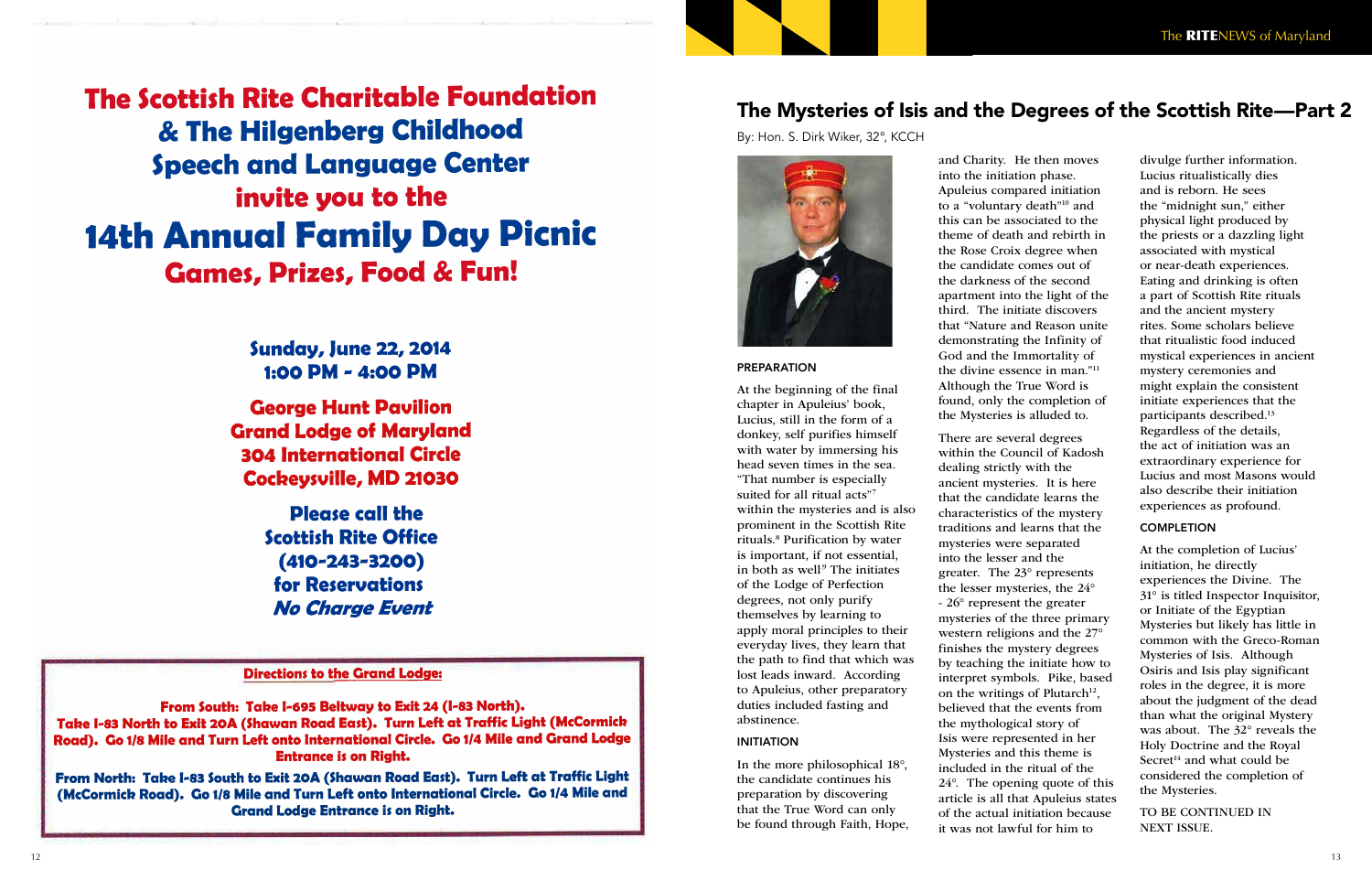# Echo's From the Mountaintop

#### Upcoming Events

May 3 Ladies Night, Ali Ghan Shrine Club

May 10 Frederick Celtic Festival, Mt. Airy Fire Department Carnival Grounds

June 2 Strawberry Night, Cumberland Masonic Temple

June 7 McHenry Highland Festival, Garrett County Fairgrounds

July TBD GW Masonic Memorial Bus Trip



was

"Mason of the Year" at the Cumberland Valley's Scottish Rite Installation on January 5 at the Masonic Temple in Cumberland. Zimmer served as the Knights of St. Andrew's Venerable Master in 2013. He was also named as a Scottish Rite Diplomat as well as a two year appointment as Knight Commander of Washington and Frederick Counties of The Knights of St. Andrew.

## News from the Cumberland Valley

By: Dr. Chip Zimmer

## KSA Hosts 7th Annual Robert Burns Supper



The Knights of St. Andrew hosted their 7th annual Robert Burns Supper on February 1 at the Ali Ghan Shrine Club. The largest crowd ever (146) enjoyed music by The Shanty Irish and multiple toasts, haggis and…more toasts!

Burns Suppers are held annually by Scottish heritage groups worldwide to honor Scotland's Poet Laureate Robert Burns, who also was a Freemason. Pictured here is Piper Bill Barnwell piping in the haggis. Sir R. Fran Shives was, once again the Master of Ceremonies. Sir Mark Widmyer provided the traditional Selkirk Grace. Sir Mark Weatherholt provided the Ode to the Haggis, while Sir Chip Zimmer, VM shared the Immortal Memory. Sir George Baker served as the Sword Bearer and Sir Bud Miles, the Whisky Bearer. Finally, past VM Gary Freeman and his Lady, Mary, shared the toasts to the Lads and Lassies. Other toasts were offered by Sir Buck Taylor, Sir Mark

## **Washington** Rite Club

The Knights of St. Andrew hosted the first St. Andrew's Day Bourbon and Bangers Celebration on November 1 at the Bulls and Bears Restaurant in Hagerstown. All 48 tickets were sold almost as soon as they were available! KSA secured experts from Jack Daniels who provided all the necessary accoutrements including samples of Jack Daniels Single Barrel, Gentleman Jack, Woodford Reserve, Woodford Double Oak, Old Forester and Early Times 354 Bourbon. Commemorative glasses were received by each attendee and purchased bottles were etched for lasting memories. The meal of Scottish bangers was piped in. Sir Scott Paddack and Venerable Master Chip Zimmer served as the co-chairs of this event.



## Zimmer Named "Mason of the Year"

## Bourbon and Bangers



Brother R. Francis Shives was installed as the Cumberland Valley Venerable Master of the Lodge of Perfection. He is a charter member of KSA, a member of the 14th and 30th degree teams, awarded the Valley of Cumberland Meritorious Service Award, invested a Knight Commander Court of Honor (KCCH) and received 33RD degree Honorary Inspector General in 2013.

Others installed included:

Chapter of Rose Croix Wise Master: Mark C. Weatherholt

Council of Kadosh Commander: Lonnie R. Jackson

Consistory Master of Kadosh: Michael L. Kamauff

Knights of St. Andrew Venerable Master: Michael L. Kamauff.

#### Shives Installed as Venerable Master, Lodge of Perfection



With the Cumberland Valley waters of Deep Creek Lake in mountainous Garrett County to the rolling hills of central Maryland's Frederick County, County's Hagerstown would Distance coupled with SNOW this year, made that decision organizational meetings have pending approval. Bob Reiff of Hancock has been elected president; Roger Douglas of Scott Paddack of Hagerstown

spanning from the sky blue some 140 miles, it was determined that a Scottish Rite Club in Washington make it more accessible for the nearly 250 Scottish Rite members, east of the mountain (Sideling Hill). by Personal Representative, Gary Shircliff (33rd degree) a wise one, indeed! Two been held and the bylaws have been drafted and are Hagerstown, vice president; is the Treasurer/Secretary and Edward Kline of Hagerstown is the Chaplain.



# County Scottish

## GWMM Washington DC Bus Trip Planned

The Valley will be hosting a bus trip to the GW Masonic Memorial and Mount Vernon in July. Masons, ladies and friends are invited. Details to follow.

Kenney, Sir Howard Brode, Sir Scott Paddack, Sir Jerry Robinette, Sir Alvin O'Very, Sir Jim Bosley, Sir Ken Winters, Sir Mike Wade and Sir Joe Kennedy. Dr. Mary

Anne Lutz read Burn's poem on the battle of "Bannockburn." Proceeds from the event are donated to the Cumberland Scottish Rite Childhood Language Disorders Clinic managed by The Children's League.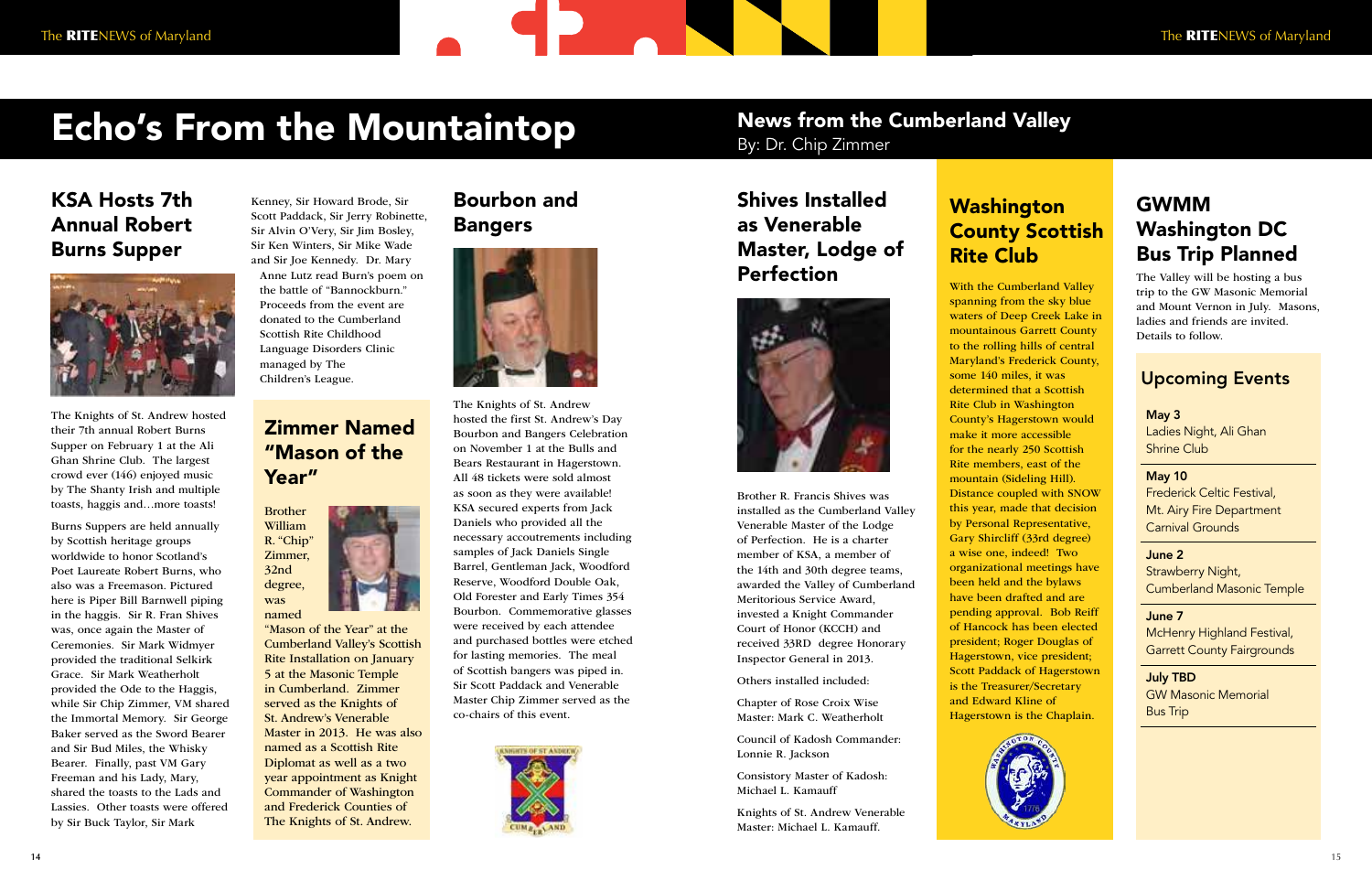# the RITENEWS of Maryland the RITENEWS of Maryland















## Scottish Rite Photos **Scottish Rite Photos** Scottish Rite Photos







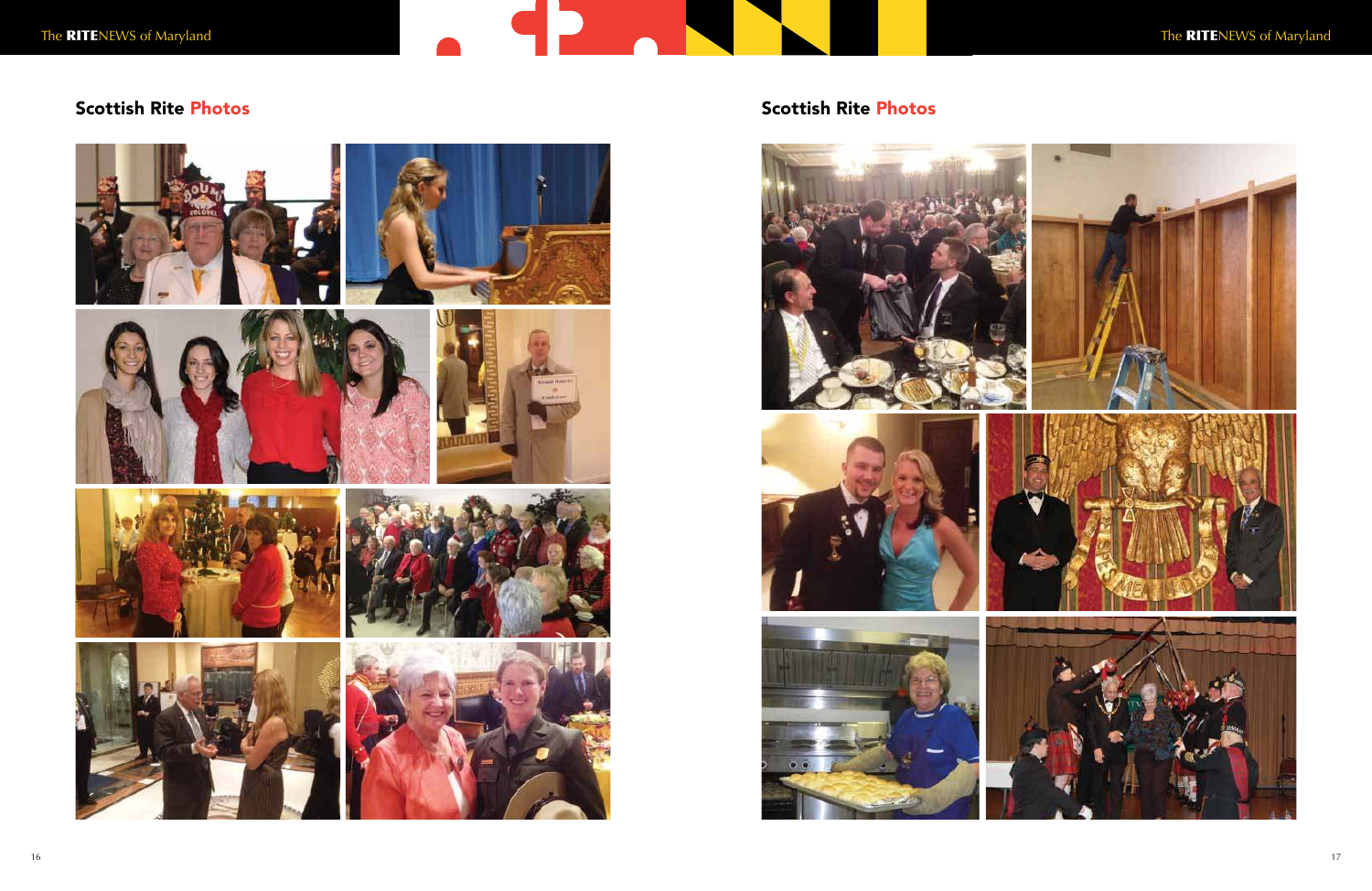#### MY GRANDMOTHER PASSED

AWAY in 2011, leaving this good earth after having raised 4 children, spoiling 8 grandchildren, and witnessing 4 of her 5 great-grandchildren come into the world.

Her name was Mary and she was a hard-working woman, raised in the depression and taught to value all things, because you never knew when bad times get better or become worse.

She loved her children and grandchildren to the point that the house was literally wallpapered with family photos. Being a good Catholic lady, Grandmom kept a ceramic bust of the Pope in the guest room and hung a huge photo of John F. Kennedy in the hallway.

She also kept a candy jar constantly stocked, and I'm sure I personally cost her at least \$10,000 in M & M's. I will forever cherish the sight of my own son with his cheeks stuffed full of those same M & M's, standing precisely where his father had stood years before, smiling at the comfort and joy of Grandmom's house.

Grandmom learned recycling the old fashioned way, by finding a way to squeeze every last drop of usefulness out of everything. To her, it wasn't a political agenda, but common sense. Never was an empty butter tub thrown away, but instead was employed to hold nails or pins or pennies or even more empty butter dishes. Old receipts became make-shift she ever used a full roll of surgery.

post-it notes, and I don't think paper towels in her life, rather opting to use cloth wash rags to keep a house clean enough for

When I drive past Grandmom's house on Philadelphia Road, I still beep the horn, as though she's in the driveway sweeping the leaves away. And when I do, my heart aches from missing her.

Grandmom must have spent a full 1/3 of her life sweeping leaves from that driveway. It sometimes seemed like an obsession. Rain or shine, warm or cold, Grandmom took to her enormous driveway each and every day to clear away the leaves that had blown across during the night. In the fall, there would be mountains of brown and gold leaves to work through. In the spring, seed pods of every kind would cover the white cement to near obscurity. But the steady whisssk-whissk of Grandmom's broom would cut through it all with a steady purpose.

As a little boy, I once asked "Grandmom, why do you sweep the leaves every day, they will just be back tomorrow? You're never finished!"

Grandmom didn't even look up from her broom and just said, "It just has to be done." There was no further comment, no need to justify. Just a simple

statement of what her duty was: to sweep those leaves until every last one was gone, and then return tomorrow and do it again.

Recently, while rehearsing for the 4th degree, I was struck by the power of one line in the script:

"Your labors may not be rewarded, for he who sows does not always reap."

The degree goes on to ask if we are each ready to perform our duties without regard for reward.

Upon hearing this during the conferral, we all nod and agree and accept the obligation.

But are we all really ready to toil with perhaps no reward? It's a heavy question to contemplate and one that must be asked and answered not once in a degree conferral, but rather each and every day.

In her wisdom, my grandmother was a living embodiment of this principal. She did not ponder the reasons behind her sweeping, nor sit and reflect upon the apparent futility of it; instead, she rose each morning and set herself to those duties faithfully and without fail.

TO BE CONTINUED IN NEXT ISSUE.

## Grandmom & the 4th Degree

By: Rich Thurfield, Venerable Master, Susquehanna Valley

#### Susquehanna Valley Photos

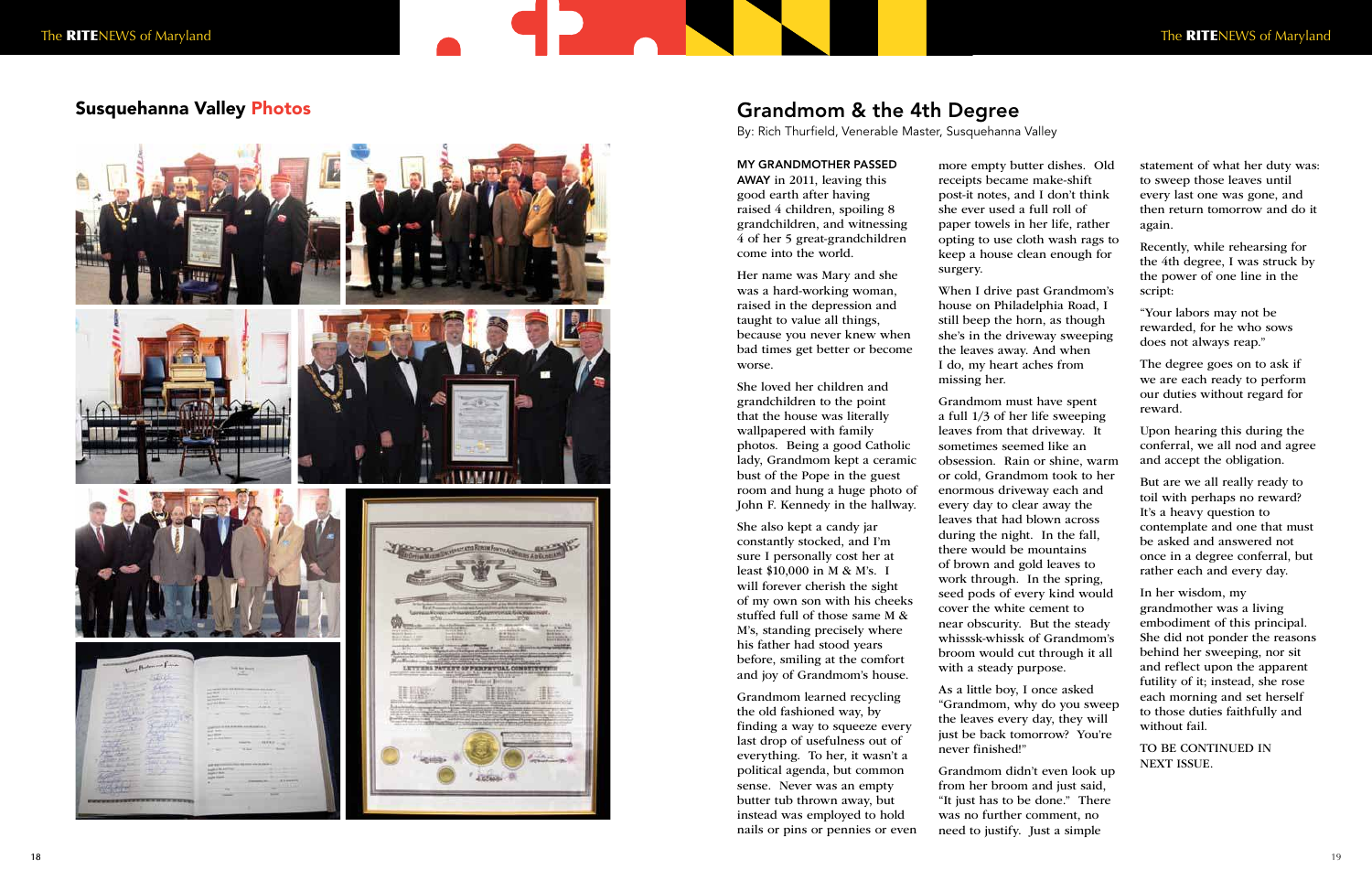By: Dad Carl A. Michel, Jr.—Executive Secretary

GREETINGS FROM MARYLAND DEMOLAY! We would first like to thank the members of the Scottish Rite of Maryland for their continued support of our youth programs. The young men of DeMolay are extremely proud of their relationship with you and the Masonic Fraternity. We also invite each of you out to one of our activities over the next year to see first-hand what makes them the number one youth organization in the state!

**Maryland DeMolay**<br>By: Dad Carl A. Michel, Jr.—Exee<br>GREETINGS FROM MARYLAND<br>DEMOLAY! We would first like<br>to thank the members of the<br>Scottish Rite of Maryland for<br>Scottish Rite of Maryland for<br>their continued support of o Since our last article, Maryland DeMolay has been extremely busy! One of our most exciting activities was our Fall Degree Class. This class was held in honor of Sovereign Grand Inspector Marlin L. Mills for the dedication he, along with the Scottish Rite, have given us through the years. On Saturday, November 9, 2103, the members and advisors of Maryland DeMolay converged on the Scottish Rite Temple on Charles Street to confer the two degrees of DeMolay on 10 new members representing 6 Chapters. I can tell you that your building and stage is the perfect backdrop for these degrees. They were made extra special because of the talents and generosity of Dad Fred Spicer and his knowledge of the stage. The DeMolay Degree is a drama representing the final hearing of the last Grand Commander of the Knight Templar, Jacques DeMolay. This degree is staged in the hearing chamber of the Inquisition and is a sight to behold by new member and Mason alike. The

degrees left a lasting impression on these young men as well as those in the audience.

Deputy State Master Councilor, Bro. Spencer Schuch did an outstanding job on the final ceremony of the afternoon. The new members were given the Flower Talk. This ceremony is given to new members to remind them of the importance of their mothers and how they should always honor and respect them. The final task given to these young men at the end of the ceremony is to pick a red or white flower from the altar to take home to their mothers as a remembrance of the ceremony. The red flower is to be taken if your mother is still living; while a white flower is to be taken if your mother has passed to the other shore.

State Master Councilor, Bro. Sepp Panzer, Executive Officer, Dad William C. Eppig and S.G.I.G., Dad Marlin L. Mills, presented each of our new members with certificates marking this special day. After which, the State Officers and Dad Eppig presented Dad Mills with a certificate and a donation to the Speech and Language Center.

To cap off the day, we held our annual Chevalier Observance with dinner in the ball room followed by the Installation of the Maryland DeMolay Court of Chevaliers. Dad Brett Bean was installed as Grand Commander and spoke on the plans he has for his term.

The most exciting news by far just came across the wire from DeMolay International in Kansas City, Missouri. Maryland DeMolay has once again reached positive growth for the year! With positive growth and several inquiries into new Chapters around the state, 2014 looks to be very promising! Until next issue!

**The Contract** 

For God, For Country, For DeMolay!



#### Rite News

By: Bro. Charles Matulewicz, 32°



BRETHREN, our Scottish Rite degrees draw upon theological and philosophical traditions from across the globe... using them to impart moral lessons on our candidates. In our thirty-first degree, we see the traditions of ancient Egypt being used to teach not only about judgment but about the need to consider the motivations behind those actions. These themes are drawn upon to teach a lesson in understanding ourselves, and tempering the zeal of youth with the empathy of experience.

Our thirty-first degree takes place in the Egyptian hall of judgment, but the prelude to the degree is what really evokes the theme for the degree. As the degree begins, we see there are two men, a young and eager squire and a wise Seneschal (a household officer for a noble house) together in a cave, considering the antiquities that surround them within this cave. Considering the carvings and statues of ancient Egypt that surround them, the young squire sees only the pagan, the absurdity of deities with animal heads, idolatry, and sees the beauty of the art fit only for being ground to mortar to build a church. The young and zealous often have a hard time seeing the

subtle lessons that are in front of them… the wise Seneschal uses this as an opportunity to teach his young charge, "Men too often seek to destroy that which they do not understand. Where is the glory in destruction?" And as any great story begins, he asks if our young squire believes in the Judgment of the Dead.

This, my Brothers, brings us to the degree work itself… where the squire is introduced to the Egyptian deities who sit in judgment. Brother Pike's choice of Egypt was not only exotic, it was very subtle. You see the beliefs of the Egyptians are very well documented. Their Book of the Dead spells out their ideas of the afterlife, and their hall of judgment is very, very interesting. You see Brothers, the Ancient Egyptians judged not only the actions of the deceased but the motivations that lay behind those actions. The circumstances and context of actions framed their judgment. This is a valuable lesson for us today, how often do we see the actions of our fellow man and judge without understanding what brought a man to do such things.

This is the same theme that we see in Victor Hugo's Les Miserables, where the character Jean Valjean… a law abiding man, is forced to steal bread to feed his sister's children during an economic depression. Caught, he is sentenced to prison and is branded as a criminal and obsessed upon by a zealous police inspector who cannot see the context of the crime or the

possibility of redemption. As the Squire moves through the hall of judgment, the gods of ancient Egypt ask probing questions and touch on the motivations behind the actions the squire took in life, imparting on the candidate that for each action, there is an impetus. Osiris explains the lesson best, "To fall and rise again is more heroic than by greater strength, never to fall. To do wrong, and make amends, to sin and to repent belong to a noble nature." The Seneschal then admonishes the Squire to judge honestly, as all humans err… this is a lesson that we can carry into our daily lives and to gauge our own actions.

Which brings us to the Egyptian goddess Ma'at, the goddess of truth and balance… the wife of Thoth, god of wisdom. The Seneschal gives the squire a small statue of Ma'at he found in the cave, a physical reminder of the lessons he received… a physical memento of the lesson that with truth we have to balance the context of the actions with the fallibility of, not only our fellow man, but also ourselves. Brothers, as we go through the Rite, we are given tools to improve ourselves, like the Seneschal, the degree cast is giving us a gift to take outside of our Temple and carry with us every day. As you sit through the degrees, take their lessons and make them a part of your life because Masonry is what we practice in the world. Visit the Rite, visit your Blue Lodge… and I hope to see you in the classroom.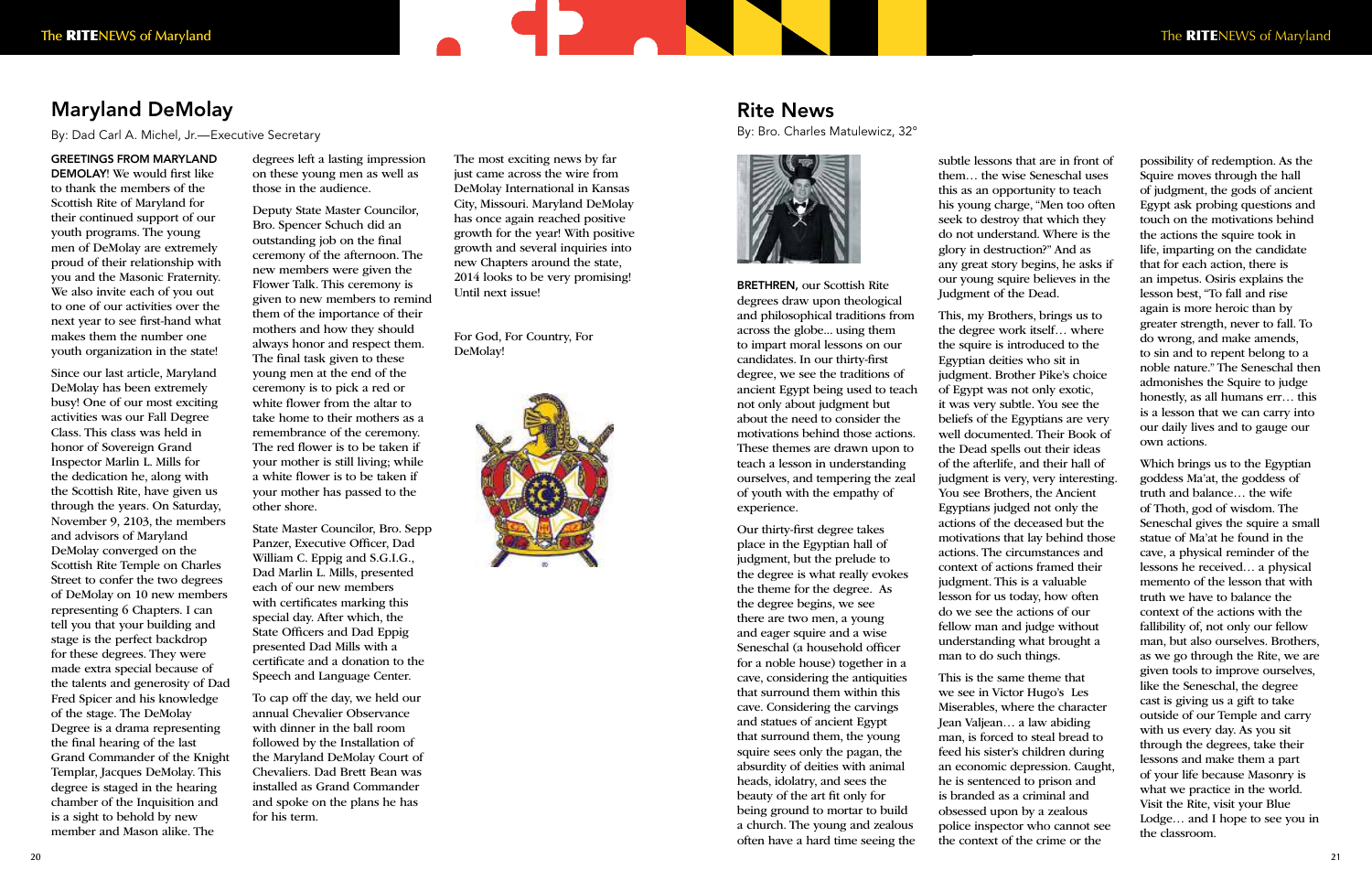#### "YOU, WHO ARE ON THE

ROAD, You must have a code, That you can live by!" Do I have that tune running through your head already? Good. Those few words by Graham Nash and David Crosby are not only lyrical, the rest of the song (Teach Your Children Well), is a touchstone for people of a certain time. If you get a chance, google the tune and enjoy. I contend that the very essence of Freemasonry is wrapped up in the words of this popular tune.

Many of you have been the recipients, often by total strangers in a new town, of this sentence. "I see you are a Traveling man." Or something very similar. A complete stranger may see your ring or some Masonic jewelry and recognize a brother. You will immediately feel an affinity, relax and know you are in the presence of a friend and, perhaps, begin a trusting relationship based on nothing more than those few words. It is because there IS a code. We ARE all traveling on the Road. We MUST have a moral and ethical foundation upon which to give us guidance, so we can travel through life and be helpful and courteous to others. It is the lessons we receive through our rituals, symbols and lodge fellowship that give us the ability to travel the world as upright individuals, and spread the light among our own children, families and friends.

We are each traveling on our own individual journey but we are not alone, because we have the code of Friendship, Morality and Brotherly love. We live our lives, if we take our lessons seriously, with honesty and integrity. If we are only doing those things right, then we are active examples every day, without a word ever said. If, on the other hand, we use the tools of Freemasonry as a teaching aid for our relationships with our friends, as guidance for our children, and as lessons to the men that are coming to us in droves, we will accomplish much. More on this later, however, the easiest thing to do to remember the code is to remember, and live by the several Charges, given to us at the end of the three degrees.

I had an additional beautiful charge recently when I was installed as Venerable Master of the Frederick Valley Lodge of Perfection. Another tool to add to my tool bag. Thanks to all the Brethren that thought highly enough of me to place me in this honorable position, I hope to do you proud. We are starting out very well by having 6 brand new candidates and we will confer upon them the 4th, 14th and 18th degrees in Frederick for the first time in many years. The University is open and we are giving them the keys to the Code!

## The Valley of Frederick

By: Bro. John H. Austin, 32°, Venerable Master Frederick Lodge of Perfection

> WHAT DOES IT MEAN TO BE A KNIGHT? Are we just a group of men in flashy uniforms and shiny swords? Are we merely around to present the colors at meetings? I'd like to think we are more than that. In my mind, knighthood brings with it a greater responsibility. It is a responsibility that permeates the Scottish Rite culture--service.

Service is an uncomplicated word. It is simply defined as doing the work that is needed. That is what the Knights of St. Andrew exist for. To do that, which but for us, would not be done. The duties of a knight are not always glamorous, but they are vital and necessary. As an organization, we are most visible in our service when we are ushering and presenting the flags at meetings and events. We also serve our Temple by running the store, serving meals or any of the other tasks that make meeting nights run more smoothly.

In our Blue Lodges, other Masonic bodies, and even the Grand Line, you will find members of our order taking on officer roles. Sometimes, they just lend support by lending a hand. A knight should be willing to take on responsibility when called upon to do so. There is a sense of service that flows from every knight. Whether at home, at work, or at the Temple, he is there to get the job done.

 As men and Masons, we strive for the qualities of a knight. Masonry is what you make of it. So help out at your Blue Lodge, volunteer at the Temple, join a degree team, petition the Knights, visit a sick brother, but get involved.

#### Knights of St. Andrews

By: David Ente, 32°, Commander



#### SCOTTISH RITE WOMAN'S CLUB

Pam Kolscher—President

As the newly elected President of the Scottish Rite Woman's Club, Baltimore, MD, I look forward to meeting each and every one of you in the coming year.

My goal for this year is to introduce the Woman's Club to all the women of the new Scottish Rite Masons, during both the Spring and Fall Orientations. With affordable yearly dues, and only one meeting each quarter to attend, we have the financial and moral needs to grow this Woman's Club.

I see the fundraisers possible for this year, and know that the monies raised will help the Hilgenberg Speech and Language Clinic fulfill their goals and needs.

Join me for fellowship and the awesome feeling of helping those in need.

Please contact the Scottish Rite Office for more information.

#### GREETINGS BRETHREN!

On behalf of the Chesapeake Scottish Rite Club, I want to wish you all warm fraternal greetings. It is a great honor to serve you as the President of the Chesapeake Club alongside our Vice President Gregory Lorch and Secretary Steve Hall. The members of the Chesapeake Club are forever grateful to our previous Secretary Bill Grau who recently retired after his many years of service to our club. For those that are unfamiliar with the Chesapeake Club, our purpose is to promote

fellowship within the Scottish Rite and encourage friendship in the Masonic fraternity through entertaining events. This promises to be a memorable year with our next dinner event in May and our baseball outing in August.

We will be attending the Aberdeen Ironbirds game on August 24, 2014 which has become an exciting tradition with the Chesapeake Club. All are welcome, so come out and have fun with us. This year, we will be sitting in the Party

Deck and seats will be limited to 30 people. Please let me know immediately if you would like to attend and how many tickets you would like. Family and friends are welcome. The price this year is \$30.00 which includes a ticket to the game, food, a hat, and a great time. To attend either of these events, please contact me at wdardick@ gmail.com or call me at 443-604- 4928 . Again, it is an honor to be a part of the Chesapeake Club and I look forward to serving you for the next two years as your president.

## Chesapeake Scottish Rite Club

By: Bro. William R. Dardick, 32°—President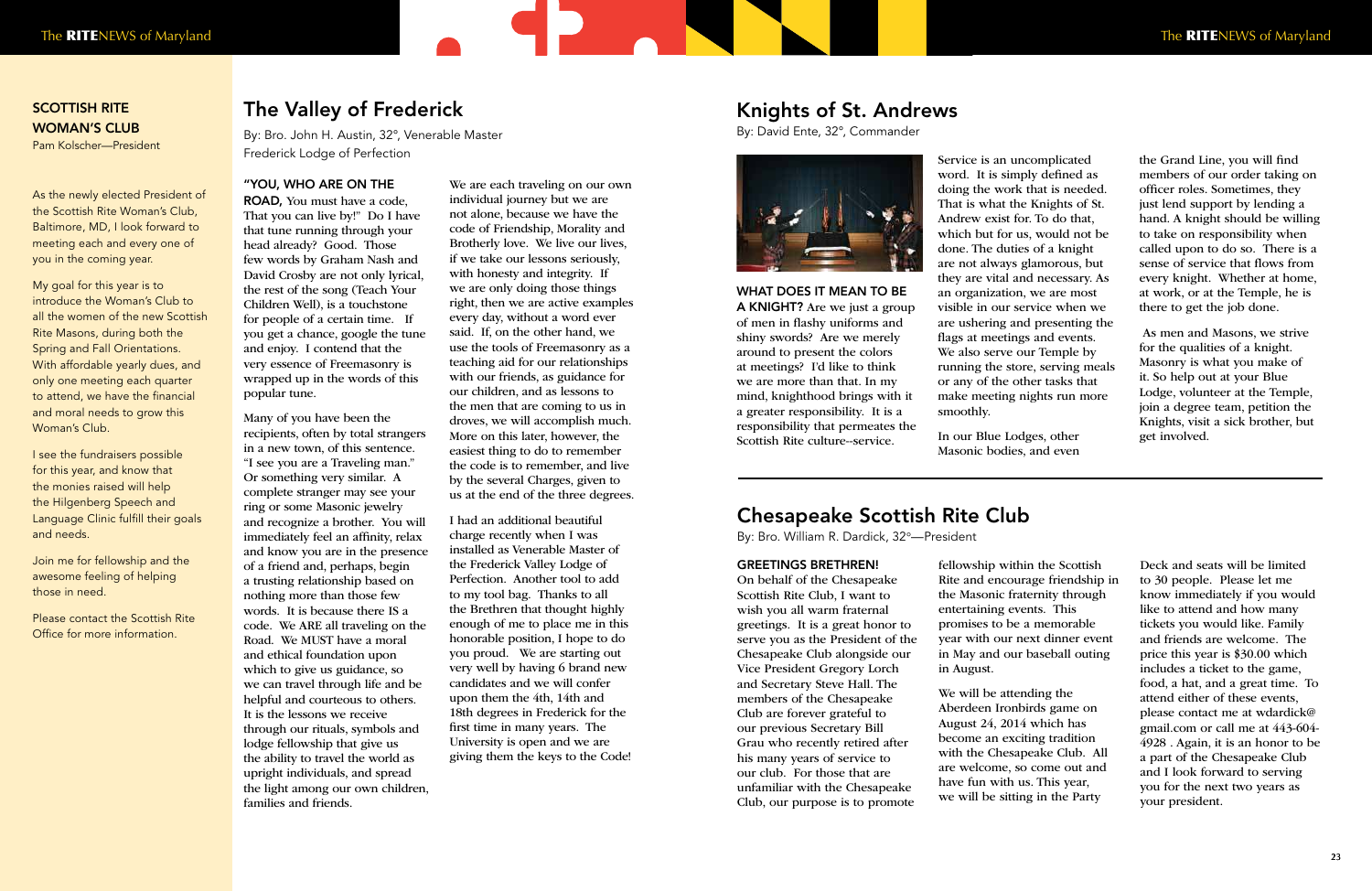## SCOTTISH RITE PRESENTS:



Saturday, August 16, 2014  $2:00 \text{pm} - 5:00 \text{pm}$ 

**Scottish Rite Temple** 3800 N. Charles Street

I two Lobsters/ person **I** BOILES potatoes I corn on the cob I cole slaw **D** dessert



\* Beer and Soda

Mail your check for \$45 PER PERSON made payable to: Scottish Rite Charitable Foundation 3800 N. Charles Street Baltimore, MD 21218 To pay with a charge card - Call the Scottish Rite Office - (410)-243-3200

Address: Phone:  $E-Mail:$  25

#### WHEN YOU BOIL IT RIGHT

DOWN, our Scottish Rite degree conferrals are stage plays designed to impart important Masonic and moral lessons.

Whether the degree is performed on a large stage or in an intimate lodge room setting, the power of the performance of those involved can determine the power a particular degree may have on a class of candidates.

We have all been in a degree conferral that was yawn inducing. But too, haven't we all also been witness to a degree conferral that was powerful and inspiring?

Much depends on the ability of a particular group of brothers to act out the drama in a passionate way.

Since few of us will ever abandon our day jobs for the life of stage and screen, Rite News spoke with a professional actress Amy Parochetti. Amy is a veteran of film, television and stage acting, and offered some tips and tricks to make our acting and degree work come alive on stage.

1. Know your lines- "It seems simple," Amy says "but if you don't have your lines totally memorized, it's going to be hard to get any emotion in what you're doing. You'll spend all your brain power trying to remember your words instead of acting so make sure you really have it down."

2. Practice lines out loud and on your feet- Amy explains that quietly sitting at the dining room table reading lines won't prepare you to perform. "When you practice on your own, make sure you're doing it out loud and walk around if you can. You need to teach the lines and script to your whole body, not only will you remember it more, but it will feel more natural." Amy also says that practicing with a partner is one of the very best ways to go.

3. Know what the words mean- Let's face it, some of the language in our degree work can be complicated, and sometimes difficult to understand, but it's important to take the time to make sure you understand not only what the individual words mean, but how they work in the context of the lines. According to Amy, even professional actors can get hung up by complex text "Don't be afraid to break out the dictionary, or to ask someone exactly what the text means. Dealing with older styles of English, like the kind found in Shakespeare and other classical style works can be confusing. There are entire books dedicated to figuring out what those things mean. So, if you don't get it as an actor, there's no way the audience will get it. Make sure you understand it all fully before stepping on stage."

4. Relax!- "If you're tense and feel awkward on stage, the audience will see it no matter

how far away you are." Amy says that relaxation is the key to a good performance, and though there are several great techniques to dealing with nerves and stage fright, the easiest is just to breathe. She says "Right before you step on stage, take 10 deep, slow breaths and try to make sure your heart rate is slow and calm. You'll be amazed at how energized and relaxed you will feel."

Hopefully, these tips will help you to make the most of your performance so that it can be more enjoyable and informative to the Brethren receiving the degrees, and less stressful and more fun for you.

Amy Parochetti is a professional stage and screen actress and member of the Screen Actors Guild from Baltimore, Maryland with credits including HBO's "Veep", Netflix "House of Cards" and the upcoming "Captain America 2". Amy has also starred in numerous award winning stage productions in Baltimore and New York.

Quick Acting Tips To Make Your Degree Work Come Alive

By: Rich Thurfield, 32°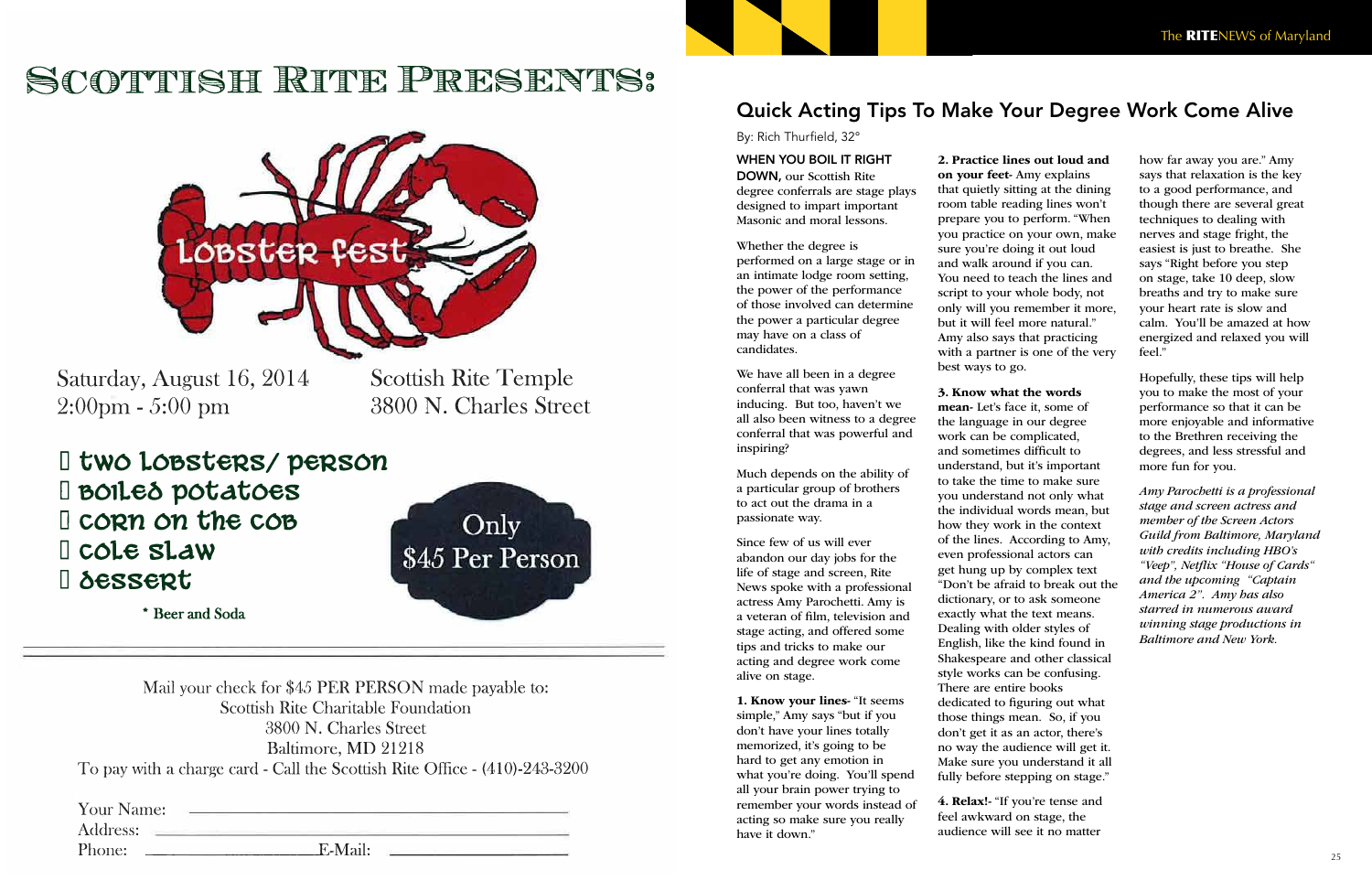IT'S HARD TO BELIEVE THAT SUMMER IS UPON US and that spring is coming to an end. Many of the children receiving services at our contractual schools will be graduating from speech before their summer vacations begin! Summer time is always a great time to help those children who need an extra boost before the new school year starts. We offer a variety of school enrichment services that can help a child prepare for kindergarten.

The close of spring is also an exciting time to make renovations and update materials needed in the clinic. The Scottish Rite has once again helped the clinic tremendously by having a Vera Bradley and Longaberger Basket Bingo to raise funds for our center. We can't wait to update our iPads and decide which new materials and assessments are needed to continue offering our children the best services possible.

#### RECENT CHARITABLE **CONTRIBUTIONS**

We would like to take this time to congratulate Julie Sechler for finishing her graduate externship this May. She will also be graduating from Towson University with a Master's Degree in Speech Language Pathology. She has done an excellent job here at the clinic and we can't thank her enough for all of her hard work and dedication. The interviews for the Brockman Scholarship will also take place this May and we look forward to having the recipients at our clinic this coming semester.



The Scottish Rite Picnic will take place on June 22, 2014 this year. Our staff, clients, and families always look forward to having a fun filled day with our fellow Masons and their families. It is always a great way to share a meal, participate in games, and converse with everyone.

Finally, we wish you all a wonderful, happy, and healthy summer! We also invite you to come and visit us anytime.

RiteCare & CLIDIC COTDEP To Hear - To Speak - To Understand

## The Clinic Corner

By: Christine Wandishin, M.S, CCC-SLP

Mark J. Rosenfeld Stephen T. Bartlett Avrum Tamres Daniel R. Daniel Michael N. Walker James B. Riley Jr. Philip F. Pownell John Swarthout III Richard A. Strich Harry C. Koukides Franklin E. McDonald John M. Porter John E. Moffett Ray W. Kauffman John A. Norville Robert J. Kimmons Al Girard Robert J. McDaniel Joseph F. Gordon Michael E. Herrman James D. Hainley Kenneth E. Bowen John E. Hazuda Larry L. Carter William Dula John H. Cornes William F. Wirtz Howard F. Ashburn Jr. Stephen Bartlett Bruce G. Null Ed Sofianek John P. Shafik Ernest O. Trimper III Alan P. Smith John A. Sasse Robert E. Fowler William D. Schmidt Sr. Wayne M. Wilson Wayne V. Shaff Barry C. Reusing Orville L. Huss Jerry E. Garrell Gearl R. Granruth Frederick E. Habicht Richard J. Fox Ambler M. Blick Charles H. Miles

Gene F. Wilson Kenneth H. Cole Robert H. Rock Douglas H. Waire Ronald F. Carlson John M. Raines Jr. Frederick C. Jessop Jr. William M. Lynch Barry W. Bernstein Ronald F. Carlson Luther J. Bell Edward M. Berkman Richard C. Miller Warren L. Smink Dennis L. Vernon Benjamin O. Brookhart III Robert J. Jacobs Douglas H. Wilkinson III Keith W. Whitcomb Harald R. Jolle Joseph D. Nason Louis F. Friedman James G. Cullison Michael J. Gaffney David E. Melvin Robert J. Lefebvre John A. Demetriades Donal E. Fitterer Clarence R. Gough Jr. Thomas Lee Louis F. Friedman Samuel J. Crosby Jr. Pete A. Evans Robert B. Lumbert Harrison F. Fletcher Jr. L. Ewing Timmons Jr. Bernard Letcher Wallace E. Boston, Jr. Thomas L. Riffle William Yale John O. Francies III Evan E. Evans Donald E. Kaetzel Lawrence R. Loy Michael J. Loher August C. Goeller Edward E. Crawford G. Conrad Zink David B. See

Bernard F. Bell Blair E. Cummins John B. Grieve Vernon Miller, Jr. Thomas Allen Barnhart James C. Anagnos Robert M. Graves William F. Grubb James W. Meulendyke Charles J. Matulewicz Kenyatta M. Galbreth Stanley A. Smith Frederick W. Bauer Earl W. Bohlman Michael R. Anderson George F. Payne Jr. Ronnie C. Clifton Jackie L. Cooper Charles H. McWilliams Antonio A. Ristaino Hobert T. Henline Vincent C. Moulter Donald M. Smith Norm Sanford Stephen P. Drummond Sr. Frederick L. Hubbard Creed F. Parker Christopher A. Reichardt Alan L. Carroll Alan B. Price Jr. Nicholas T. Smyrnioudis Jr. Stuart A. Becker Barry S. Bosley Richard D. Marine John C. Heinz Melvin C. Thomas Sr. Daniel O. Vona George J. Kougioulis Ronald F. Mathias Christian C. Kunzler Ronald and Dorothy Meyers Glen B. Clary Donald K. Covington Jesse & Hertha Adams Trust Charles Callender George L. Deares Gene L. Franke John E. Hoffman Brion K. Weintzweig

Larry W. Hurley Edgar G. Barker Arthur Beasman Woodrow W. Townshend III Christian B. Wilson D. William Sapp John W. Thompson Jr Edward L. Lopez Dennis S. Magness Karl F. Ballwanz III Todd M. Bowings William R. Sanner Michael E. Hofe Harry C. McDonald, Jr James R. Butcher Lucien R. Votta Joseph Ries Brenda Mills Phillip Killen Richard V. Thomas McComas Funeral Home Richard Naegele Malcolm E. Carrick Oliver & Christa Strong Dr. Hans Wilhelmsen Ray P. Burton Goerge L. Comer Jr. Robert L. Starkey Jr. Ralph D. Turnbuagh Timothy P. Anderson James T. Hill Jr. John A. Lugenbeel Thomas L. Malehorn William S. Seward Michael G. Faby William D. Gunn William S. Tinney James D. Rakes Jason M. Taft Carl J. Wisner Michael E. Herrmann John R. Jackson Donald K. Frye Winston O. Henderson Alan P. Smith Howard W. Graham Harry W. Grauel Jr. Jasper J. Mamoliti

#### Recent Charitable Contributions

#### As of March 7, 2014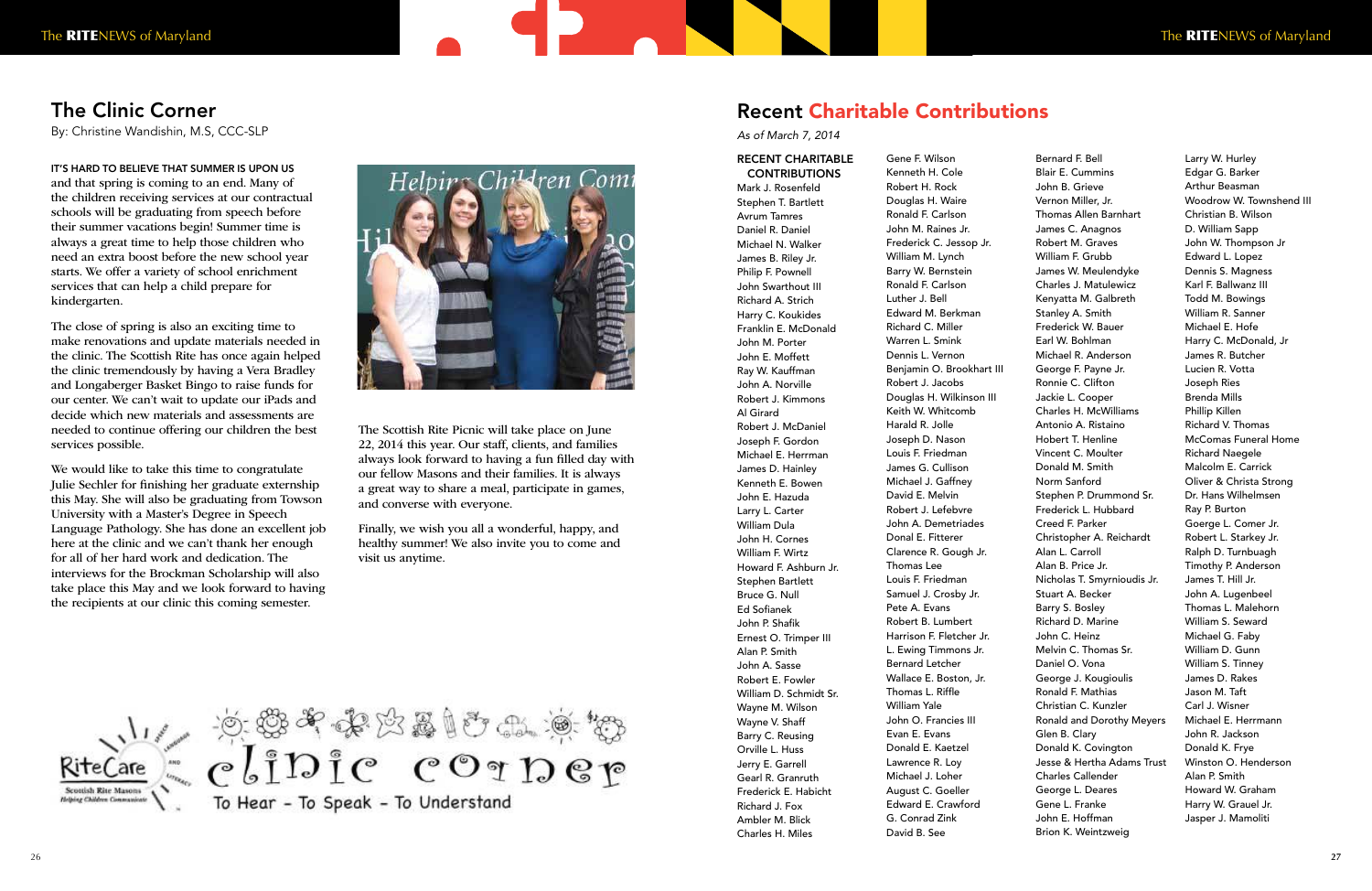#### THE LEGEND OF THE WINDING STAIRS

Before proceeding to the examination of those more important mythical legends which appropriately belong to the Master's degree, it will not, I think, be unpleasing or uninstructive to consider the only one which is attached to the Fellow Craft's degree—that, namely, which refers to the allegorical ascent of the Winding Stairs to the Middle Chamber, and the symbolic payment of the workmen's wages.

Although the legend of the Winding Stairs forms an important tradition of Ancient Craft Masonry, the only allusion to it in Scripture is to be found in a single verse in the sixth chapter of the First Book of Kings, and is in these words: "The door for the middle chamber was in the right side of the house; and they went up with winding stairs into

the middle chamber, and out of the middle into the third." Out of this slender material has been constructed an allegory, which, if properly considered in its symbolical relations, will be found to be of surpassing beauty. But it is only as a symbol that we can regard this whole tradition; for the historical facts and the architectural details alike forbid us for a moment to suppose that the legend, as it is rehearsed in the second degree of Masonry, is anything more than a magnificent philosophical myth.

Let us inquire into the true design of this legend, and learn the lesson of symbolism which it is intended to teach.

In the investigation of the true meaning of every masonic symbol and allegory, we must be governed by the single principle that the whole design of Freemasonry as a speculative science is the investigation of divine truth. To this great object everything is subsidiary. The Mason is, from the moment of his initiation as an Entered Apprentice, to the time at which he receives the full fruition of masonic light, an investigator—a laborer in the quarry and the temple—whose reward is to be Truth. All the ceremonies and traditions of the order tend to this ultimate design. Is there light to be asked for? It is the intellectual light of wisdom and truth. Is there a word to be sought? That word is the symbol of truth. Is there

a loss of something that had been promised? That loss is typical of the failure of man, in the infirmity of his nature, to discover divine truth. Is there a substitute to be appointed for that loss? It is an allegory which teaches us that in this world man can only approximate to the full conception of truth.

Hence there is in Speculative Masonry always a progress, symbolized by its peculiar ceremonies of initiation. There is advancement from a lower to a higher state—from darkness to light—from death to life—from error to truth. The candidate is always ascending; he is never stationary; he never goes back, but each step he takes brings him to some new mental illumination—to the knowledge of some more elevated doctrine. The teaching of the Divine Master is, in respect to this continual progress, the teaching of Masonry—"No man having put his hand to the plough, and looking back, is fit for the kingdom of heaven." And similar to this is the precept of Pythagoras: "When travelling, turn not back, for if you do the Furies will accompany you."

TO BE CONTINUED IN NEXT ISSUE.

#### EXCERPT FROM: THE SYMBOLISM OF FREEMASONRY

By: Albert G. Mackey, 33°



#### RECENT CHARITABLE **CONTRIBUTIONS** CONT.

Stephen T. Bartlett James B. Riley Jr. John Swarthout III Harry C. Koukides Stanley M. Kriel Jr. Richard P. Naegele Ray W. Kauffman John E. Hazuda J. Wendell Davenport David E. Dom William Dula William C. Von Nordeck Stephen T. Bartlett Ed Sofianek Earnest O. Trimper III John A. Sasse Orville L. Huss Andrew J. Larkins George A. Hays Horace A. Fyle Sr. Jerry E. Garrell Edward R. Daughaday James L. Davis Richard J. Fox Ambler M. Blick Malcolm E. Carrick Roger N. Brady Charles H. Miles Joseph F. Baird Robert H. Rock Douglas H. Waire Donald D. Walters Ronald F. Carlson John M. Raines Jr. Frederick C. Jessop Jr. William M. Lynch Edward M. Berkman Ronald F. Carlson Richard C. Miller Luther J. Bell

Warren L. Smink Charles E. Winebrenner Jr. Henry A. Cronhardt Jr. Charles J. Dukehart II Jeffrey L. Sherman Dennis L. Vernon WM Raymond Bosely Jr. Benjamin O. Brookart III Robert J. Jacobs Bruce E. Shaw Calvin G. Helmick Keith W. Whitcomb Leslie R. Heselton Jr. Herald R. Jolle Joseph D. Nason William D. Clements Michael J. Gaffney David E. Melvin Roy D. Miller Robert J. Leebvre Charles J. Moore III Sergio A. Perez Jr. Clarnece R. Gough Jr. Thomas Lee Christopher J. McCall Louis F. Friedman Samuel J. Crosby Jr. Robert B. Lumbert Harrison F. Fletcher Herbert S. Glasby III Ronald R. Booth L. Ewing Timmons Jr. John P. Kelley Bernard Letcher John O. Francis III Wallace E. Boston Jr. William Yale Lawrence R. Loy Michael J. Loher Edward E. Crawford G. Conrad Zink Frank W. Ekr John B. Grieve Vernon Miller Jr.

Michael J. Mitcherling Dirk Wiker John W. Brodbeck Jr. Thomas W. Foster Robert O. Ivey Ralph L. Perry Kenneth H. Sebra Ronald A. Blackwell Jackie L. Cooper Robert D. Knight Jr. Antonio A. Ristaino Charles H. McWilliams Clarence E. Haines Hobert T. Henline Alfred S. Kauhman III Vincent C. Moulter Roland B. Scott David B. Voelker William T. Ivey Creed F. Parker Donald M. Smith Norm Sanford Hurst R. Hessey James W. Meulendyke Stanley A. Smith Charles J. Matulewicz Thomas F. Hess Jr. Kenyatta M. Galbreth Kevin Mattingly Frederick W. Bauer Christopher A. Reichardt George S. McCardell Alan L. Carroll Stuart A. Becker Richard D. Marine Alan B. Price Jr. Paul Whitin Barry S. Bosely John C. Heinz Louis C. Maisel Jr. Melvin C. Thomas Sr. Daniel O. Vona John W. Fink Ronald F. Mathias

John A. Rafine

Rene D. Olivier Glenn E. Fleischman Charles E. Ludwig Christian C. Kunzler Donald K. Covington John Grieve Michael G. Faby R.O. Cook Family Founation Marlin L. Mills Edward J. Noval, III Gene L. Franke John E. Hoffman Robert B. Thomas Christian B. Wilson Edgar G. Barker Arthur H. Beasman John E. Thompson, Jr Woodrow W. Townshend, III Dennis S. Magness D. William Sapp Paul H. Douglas Hayward F. Hinkhaus Karl F. Ballwanz, III Todd M. Bowings Kirk J. Blakeman Michael E. Hofe Roderick I. Miller Norman P. Mills Stephen A. Sink William C. Alexander Jr. J. Bentley Davis Paul L. Keener Charles H. Miller Michael Bauman Ronald A. Block George W. Baker Ronald P. Welker Sr. Douglas D. Lowther Arthur D. Coates Millard W. McCleary, Jr Richard V. Thomas Edward J. Noval. III

#### RECENT IN MEMORY OF CONTRIBUTIONS CONT.

Richard and Debbie Davidson in memory of Daniel R. Daniel Carol W. Lowe in memory of Daniel R. Daniel

Charles B. Burdette in memory of Daniel R. Daniel Howard and Deborah Berman in memory of Daniel R. Daniel Constance Tejeda in memory of Dino Anagnos

Charles and Lillie Miller in memory of Edward Kraft Morris and Sharon Bohlayer in memory of Edward Kraft J. Wendell Davenport in memory of Edward Kraft

E. Ray Leppo in memory of Edward Kraft and Wilbur Jensen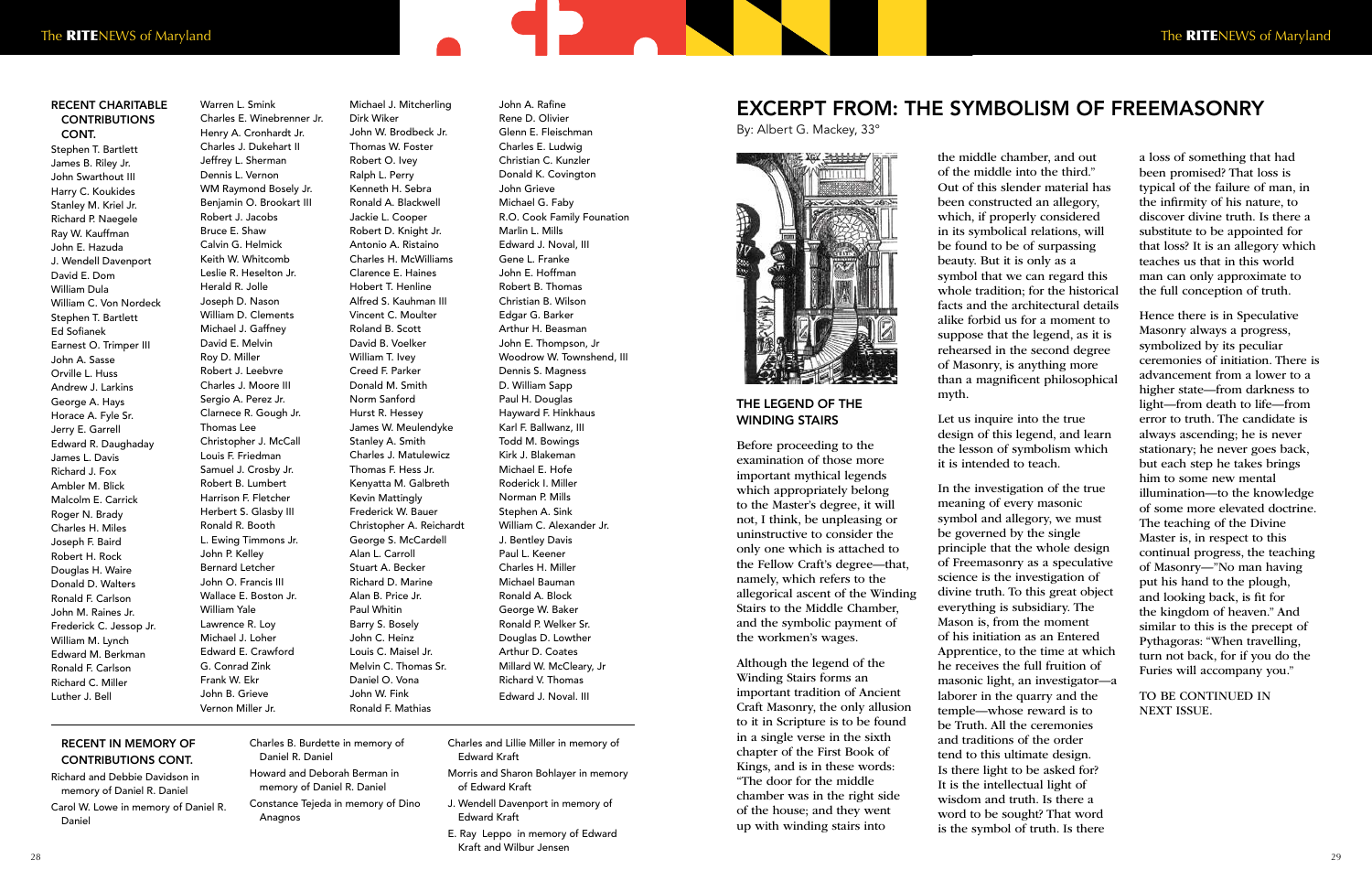#### I WAS RECENTLY HAVING

BREAKFAST at the Greek Village in Bel Air with a few guys, as I do each morning and the conversation turned to a peanut butter and jelly sandwich! It seems this Brother sent a peanut butter and jelly sandwich to school in his son's lunch. The son returned home with a very blunt note from the school stating that peanut butter and jelly sandwiches were not allowed nor were peanuts, peanut candy or anything associated with, made with or having been in contact with peanuts! It seems that a child somewhere in the school is allergic to peanuts, and therefore, all other children in the entire school must do without a century old staple.

Well, that started it! Another fellow stated that last Sunday, his minister stood up in front of the whole congregation in his church and said he would like for all of the ladies to stop wearing perfume and all of the men to stop wearing cologne or after shave because there was someone who was allergic to the fragrances.

The guy next to him had just as good a story. It seems last fall, his neighbor came over and asked him to consider getting rid of his swimming pool by filling it in. It seems the neighbor's child cannot swim and might climb the fence around the pool and drown.

Wow---one story right after the other. WHO IS RIGHT AND WHOSE RIGHTS ARE IN QUESTION?

Many such ideas begin well but few consider how many are affected. Remember when, in elementary school, the teacher made the entire class miss recess because one child misbehaved? Fair? NOT FAIR!

Could it be a good way to teach dependency and show that we all depend on each other? I think it should be the individual who takes the responsibility for his own personal needs. No, that does not mean I want to see the child hurt because of peanut butter, an asthma attack for smelling perfume, nor the child drown because he cannot swim.

However, why can't the parent of the peanut butter allergic child make arrangements for their child to dine in another area, car, home or other safe place and not punish all of the children who might enjoy that peanut butter and jelly sandwich for lunch? Why did the minister not invite the fragrance allergic one to sit by a door, air conditioner or fan, "cry room" or an office with an intercom or speaker and not ban all delightful fragrances from the church? Why not teach the child to swim or to stay in his/her own yard and not to climb over the neighbor's fence? The neighbor may have

been willing to teach the child about swimming or water safety instead of being asked to fill in his pool.

The old saying "we should not blame the many for the error of a few" is certainly a point to be considered.

I once read a statement by Jarod Kintz that said: "I want to protect all innocent people from sin by locking them in a cage where evil cannot get to them". Why not teach the pitfalls of sin?

#### Are we all being locked into a cage?

#### Are we being protected from each other?

When do your rights interfere with rights that do not coincide with my rights? Do we really have any rights? What has happened to getting along and working together?

Thank goodness for the "Rite News" for bringing the rite article to the right person at the right time and right place.

See you next issue

REMEMBER: BE A PARENT, NOT A PEER



|                                                                                                                                                                                                                                      | Ancient $\mathcal{S}_{\widehat{\mathcal{T}}}$ Accepted Scottish Pite of Freemasonry<br>SOUTHERN JURISDICTION OF THE UNITED STATES OF AMERICA<br>ORIENT OF MARYLAND                                                                                                                                                                                                                                                                                                                                                                                                                                   |                                                                                                   |                                  |                             |
|--------------------------------------------------------------------------------------------------------------------------------------------------------------------------------------------------------------------------------------|------------------------------------------------------------------------------------------------------------------------------------------------------------------------------------------------------------------------------------------------------------------------------------------------------------------------------------------------------------------------------------------------------------------------------------------------------------------------------------------------------------------------------------------------------------------------------------------------------|---------------------------------------------------------------------------------------------------|----------------------------------|-----------------------------|
|                                                                                                                                                                                                                                      | Mail to: A&A Scottish Rite<br><b>3800 North Charles Street</b><br><b>Baltimore, MD 21218</b>                                                                                                                                                                                                                                                                                                                                                                                                                                                                                                         | Phone - 410-243-3200<br>Fax - 410-243-8791<br>Email - aasr@verizon.net                            |                                  |                             |
|                                                                                                                                                                                                                                      |                                                                                                                                                                                                                                                                                                                                                                                                                                                                                                                                                                                                      |                                                                                                   |                                  | Date $20$                   |
| the Officers and Members of:                                                                                                                                                                                                         | <b>ALBERT PIKE LODGE OF PERFECTION</b><br><b>MEREDITH CHAPTER OF ROSE CROIX</b>                                                                                                                                                                                                                                                                                                                                                                                                                                                                                                                      | <b>MARYLAND COUNCIL OF KADOSH</b><br><b>CHESAPEAKE CONSISTORY</b>                                 |                                  |                             |
| <b>FIRST NAME</b>                                                                                                                                                                                                                    | MIDDLE NAME                                                                                                                                                                                                                                                                                                                                                                                                                                                                                                                                                                                          |                                                                                                   |                                  | <b>LAST NAME</b>            |
|                                                                                                                                                                                                                                      | have never applied for any of the Scottish Rite Degrees, and I now respectfully petition to receive the degrees, from the fourth to the thirty-second inclusive, promising always to<br>ar true faith and allegiance to the Supreme Council of the Thirty-Third Degree of the Southern Jurisdiction of the United States of America. (Note: If applicant has previously<br>plied for any of the degrees, explain fully as to date, place and to what bodies such application was made.)                                                                                                              |                                                                                                   |                                  |                             |
|                                                                                                                                                                                                                                      |                                                                                                                                                                                                                                                                                                                                                                                                                                                                                                                                                                                                      |                                                                                                   |                                  |                             |
|                                                                                                                                                                                                                                      | Ocation Under the jurisdiction of the Grand Lodge of                                                                                                                                                                                                                                                                                                                                                                                                                                                                                                                                                 |                                                                                                   |                                  |                             |
|                                                                                                                                                                                                                                      | ate Raised <b>Exercise 2021</b> If raised in a Maryland Lodge, have you passed exam in 3rd degree Catechism?                                                                                                                                                                                                                                                                                                                                                                                                                                                                                         |                                                                                                   |                                  |                             |
|                                                                                                                                                                                                                                      | esidence<br>Street Address)                                                                                                                                                                                                                                                                                                                                                                                                                                                                                                                                                                          |                                                                                                   |                                  |                             |
| Iail Address                                                                                                                                                                                                                         |                                                                                                                                                                                                                                                                                                                                                                                                                                                                                                                                                                                                      | (City or Town)                                                                                    | (State)                          | (ZIP Code)                  |
|                                                                                                                                                                                                                                      | (Street Address)                                                                                                                                                                                                                                                                                                                                                                                                                                                                                                                                                                                     | (City or Town)                                                                                    | (San)                            | (ZIP Code)<br>months/years. |
|                                                                                                                                                                                                                                      | nd I have resided at my current residence preceding date of this petition for                                                                                                                                                                                                                                                                                                                                                                                                                                                                                                                        |                                                                                                   |                                  |                             |
| the control of the control of<br>ome Phone                                                                                                                                                                                           | Cell Phone                                                                                                                                                                                                                                                                                                                                                                                                                                                                                                                                                                                           | Email Address                                                                                     |                                  |                             |
|                                                                                                                                                                                                                                      | Place of Birth Place of Birth                                                                                                                                                                                                                                                                                                                                                                                                                                                                                                                                                                        | (City or Town)                                                                                    |                                  | (SMW)                       |
| Iy Occupation, position, or trade is that of                                                                                                                                                                                         |                                                                                                                                                                                                                                                                                                                                                                                                                                                                                                                                                                                                      | (State fully nature of your duties. If retired, please indicate your former duties and employer.) |                                  |                             |
| mployed by <b>the contract of the contract of the contract of the contract of the contract of the contract of the contract of the contract of the contract of the contract of the contract of the contract of the contract of th</b> |                                                                                                                                                                                                                                                                                                                                                                                                                                                                                                                                                                                                      |                                                                                                   |                                  |                             |
|                                                                                                                                                                                                                                      | (dddress)<br>(Name of Firm or Gov't Agency)                                                                                                                                                                                                                                                                                                                                                                                                                                                                                                                                                          |                                                                                                   |                                  | (Telephone Number)          |
| life's Name                                                                                                                                                                                                                          | ecommended by two members in good standing in the Maryland Scottish Rite Bodies,                                                                                                                                                                                                                                                                                                                                                                                                                                                                                                                     |                                                                                                   |                                  |                             |
| (Printed name of Recommender)                                                                                                                                                                                                        | (Phone Number)                                                                                                                                                                                                                                                                                                                                                                                                                                                                                                                                                                                       | (Signature)                                                                                       |                                  | (Scottish Rite ID Number    |
|                                                                                                                                                                                                                                      |                                                                                                                                                                                                                                                                                                                                                                                                                                                                                                                                                                                                      |                                                                                                   |                                  |                             |
| (Printed name of Recommender)                                                                                                                                                                                                        | (Phone Number)                                                                                                                                                                                                                                                                                                                                                                                                                                                                                                                                                                                       | (Signature)                                                                                       |                                  | (Scottish Rite ID Number)   |
| (Yes or No)                                                                                                                                                                                                                          | The Supreme Council requires the acceptance of the following fundamental principles: The inculcation of patriotism, respect for law and<br>order, underlying loyalty to the principles of civil and religious liberty, and the entire separation of church and state as set forth in the<br>Constitution of the United States of America. Do you approve wholeheartedly of these principles? (Yes or No)<br>Have you ever been held or expressed opinions contrary to the foregoing or been affiliated with and organization which has?<br>: If your answer is in the affirmative, give particulars: |                                                                                                   |                                  |                             |
|                                                                                                                                                                                                                                      |                                                                                                                                                                                                                                                                                                                                                                                                                                                                                                                                                                                                      |                                                                                                   |                                  |                             |
|                                                                                                                                                                                                                                      | certify that the above information is true and correct to the best of my knowledge. Signed                                                                                                                                                                                                                                                                                                                                                                                                                                                                                                           |                                                                                                   | (Signature of Applicant in Full) |                             |
|                                                                                                                                                                                                                                      | <b>INITIATION FEE: \$250.00</b>                                                                                                                                                                                                                                                                                                                                                                                                                                                                                                                                                                      | MAKE CHECK PAYABLE TO: SCOTTISH RITE<br>This fee may be paid by Credit Card.                      |                                  |                             |
|                                                                                                                                                                                                                                      | <b>INITIATION FEE INCLUDES:</b><br>14° Trilite Ring (May be upgraded to 10K Gold for additional fee),<br>2° Patent, Bridge to Light Book, Albert Pike Morals & Dogma Book                                                                                                                                                                                                                                                                                                                                                                                                                            | MasterCard<br>Select one:<br>Card Number:                                                         | <b>VISA</b>                      | Discover                    |
|                                                                                                                                                                                                                                      |                                                                                                                                                                                                                                                                                                                                                                                                                                                                                                                                                                                                      | <b>Expiration Date:</b>                                                                           |                                  |                             |
|                                                                                                                                                                                                                                      | T LEAST \$100.00 MUST ACCOMPANY THIS PETITION.                                                                                                                                                                                                                                                                                                                                                                                                                                                                                                                                                       | 3 Digit Security Number on back of card                                                           |                                  |                             |

|                                              | Ancient $\mathcal{S}_{\widehat{\mathcal{T}}}$ Accepted Scottish $\mathcal{R}$ ite of Freemasonry<br>SOUTHERN JURISDICTION OF THE UNITED STATES OF AMERICA<br>ORIENT OF MARYLAND                                                                                                                                                                                                                                                                                                                                                                                                                      |                                                                                                              |                                                                                                                                                                                                                                |                             |
|----------------------------------------------|------------------------------------------------------------------------------------------------------------------------------------------------------------------------------------------------------------------------------------------------------------------------------------------------------------------------------------------------------------------------------------------------------------------------------------------------------------------------------------------------------------------------------------------------------------------------------------------------------|--------------------------------------------------------------------------------------------------------------|--------------------------------------------------------------------------------------------------------------------------------------------------------------------------------------------------------------------------------|-----------------------------|
|                                              | Mail to: A&A Scottish Rite<br><b>3800 North Charles Street</b><br>Baltimore, MD 21218                                                                                                                                                                                                                                                                                                                                                                                                                                                                                                                | Phone - 410-243-3200<br>Fax - 410-243-8791<br>Email - aasr@verizon.net                                       |                                                                                                                                                                                                                                |                             |
|                                              |                                                                                                                                                                                                                                                                                                                                                                                                                                                                                                                                                                                                      |                                                                                                              | Date and the contract of the contract of the contract of the contract of the contract of the contract of the contract of the contract of the contract of the contract of the contract of the contract of the contract of the c | $-20$                       |
| To the Officers and Members of:              | <b>ALBERT PIKE LODGE OF PERFECTION</b><br><b>MEREDITH CHAPTER OF ROSE CROIX</b>                                                                                                                                                                                                                                                                                                                                                                                                                                                                                                                      | <b>MARYLAND COUNCIL OF KADOSH</b><br><b>CHESAPEAKE CONSISTORY</b>                                            |                                                                                                                                                                                                                                |                             |
| <b>FIRST NAME</b>                            | MIDDLE NAME                                                                                                                                                                                                                                                                                                                                                                                                                                                                                                                                                                                          |                                                                                                              | <b>LAST NAME</b>                                                                                                                                                                                                               |                             |
|                                              | I have never applied for any of the Scottish Rite Degrees, and I now respectfully petition to receive the degrees, from the fourth to the thirty-second inclusive, promising always to<br>bear true faith and allegiance to the Supreme Council of the Thirty-Third Degree of the Southern Jurisdiction of the United States of America. (Note: If applicant has previously<br>applied for any of the degrees, explain fully as to date, place and to what bodies such application was made.)                                                                                                        |                                                                                                              |                                                                                                                                                                                                                                |                             |
|                                              | I am a Master Mason in good standing in <b>Example 2018</b> Lodge No.                                                                                                                                                                                                                                                                                                                                                                                                                                                                                                                                |                                                                                                              |                                                                                                                                                                                                                                |                             |
|                                              | Location Under the jurisdiction of the Grand Lodge of                                                                                                                                                                                                                                                                                                                                                                                                                                                                                                                                                |                                                                                                              |                                                                                                                                                                                                                                |                             |
|                                              | Date Raised Catechism?                                                                                                                                                                                                                                                                                                                                                                                                                                                                                                                                                                               |                                                                                                              |                                                                                                                                                                                                                                |                             |
|                                              | Residence (Street Address)                                                                                                                                                                                                                                                                                                                                                                                                                                                                                                                                                                           |                                                                                                              |                                                                                                                                                                                                                                |                             |
| Mail Address                                 |                                                                                                                                                                                                                                                                                                                                                                                                                                                                                                                                                                                                      | (City or Town)                                                                                               | (State)                                                                                                                                                                                                                        | (ZIP Code)                  |
|                                              | (Street Address)<br>And I have resided at my current residence preceding date of this petition for                                                                                                                                                                                                                                                                                                                                                                                                                                                                                                   | (City or Town)                                                                                               | (Share)                                                                                                                                                                                                                        | (ZIP Code)<br>months/years. |
|                                              | Home Phone <b>Example 2018</b> Cell Phone <b>Cell Phone</b>                                                                                                                                                                                                                                                                                                                                                                                                                                                                                                                                          | Email Address                                                                                                |                                                                                                                                                                                                                                |                             |
|                                              | Date of Birth Place of Birth                                                                                                                                                                                                                                                                                                                                                                                                                                                                                                                                                                         |                                                                                                              |                                                                                                                                                                                                                                |                             |
| My Occupation, position, or trade is that of |                                                                                                                                                                                                                                                                                                                                                                                                                                                                                                                                                                                                      | (City or Town)                                                                                               |                                                                                                                                                                                                                                | <b>COMMY</b>                |
| Employed by                                  |                                                                                                                                                                                                                                                                                                                                                                                                                                                                                                                                                                                                      | (State fully nature of your duties. If retired, please indicate your former duties and employer.)            |                                                                                                                                                                                                                                |                             |
|                                              | (dddress)<br>(Name of Firm or Gov't Agency)                                                                                                                                                                                                                                                                                                                                                                                                                                                                                                                                                          |                                                                                                              |                                                                                                                                                                                                                                | (Telephone Number)          |
| Wife's Name                                  |                                                                                                                                                                                                                                                                                                                                                                                                                                                                                                                                                                                                      |                                                                                                              |                                                                                                                                                                                                                                |                             |
|                                              | Recommended by two members in good standing in the Maryland Scottish Rite Bodies,                                                                                                                                                                                                                                                                                                                                                                                                                                                                                                                    |                                                                                                              |                                                                                                                                                                                                                                |                             |
| (1)<br>(Printed name of Recommender)         | (Phone Number)                                                                                                                                                                                                                                                                                                                                                                                                                                                                                                                                                                                       | (Signature)                                                                                                  |                                                                                                                                                                                                                                | (Scottish Rite ID Number)   |
| (2)                                          |                                                                                                                                                                                                                                                                                                                                                                                                                                                                                                                                                                                                      |                                                                                                              |                                                                                                                                                                                                                                |                             |
| (Printed name of Recommender)                | (Phone Number)                                                                                                                                                                                                                                                                                                                                                                                                                                                                                                                                                                                       | (Signature)                                                                                                  |                                                                                                                                                                                                                                | (Scottish Rite ID Number)   |
| 1.<br>2.<br>$(Yes$ or $No)$                  | The Supreme Council requires the acceptance of the following fundamental principles: The inculcation of patriotism, respect for law and<br>order, underlying loyalty to the principles of civil and religious liberty, and the entire separation of church and state as set forth in the<br>Constitution of the United States of America. Do you approve wholeheartedly of these principles? (Yes or No)<br>Have you ever been held or expressed opinions contrary to the foregoing or been affiliated with and organization which has?<br>: If your answer is in the affirmative, give particulars: |                                                                                                              |                                                                                                                                                                                                                                |                             |
|                                              | I certify that the above information is true and correct to the best of my knowledge. Signed                                                                                                                                                                                                                                                                                                                                                                                                                                                                                                         |                                                                                                              |                                                                                                                                                                                                                                |                             |
|                                              | <b>INITIATION FEE: \$250.00</b>                                                                                                                                                                                                                                                                                                                                                                                                                                                                                                                                                                      | <b>MAKE CHECK PAYABLE TO: SCOTTISH RITE</b>                                                                  | (Signature of Applicant in Full)                                                                                                                                                                                               |                             |
|                                              | <b>INITIATION FEE INCLUDES:</b><br>14° Trilite Ring (May be upgraded to 10K Gold for additional fee),<br>32° Patent, Bridge to Light Book, Albert Pike Morals & Dogma Book                                                                                                                                                                                                                                                                                                                                                                                                                           | This fee may be paid by Credit Card.<br>Select one:<br>MasterCard<br>Card Number:<br><b>Expiration Date:</b> | VISA                                                                                                                                                                                                                           | Discover                    |
|                                              | AT LEAST \$100.00 MUST ACCOMPANY THIS PETITION.                                                                                                                                                                                                                                                                                                                                                                                                                                                                                                                                                      | 3 Digit Security Number on back of card                                                                      |                                                                                                                                                                                                                                |                             |

- 
- 

HAT SIZE **RING SIZE** 

#### RIGHTS—WHOSE RIGHTS ARE RIGHT?

By: lll. Marlin L. Mills, 33°, SGIG in Maryland